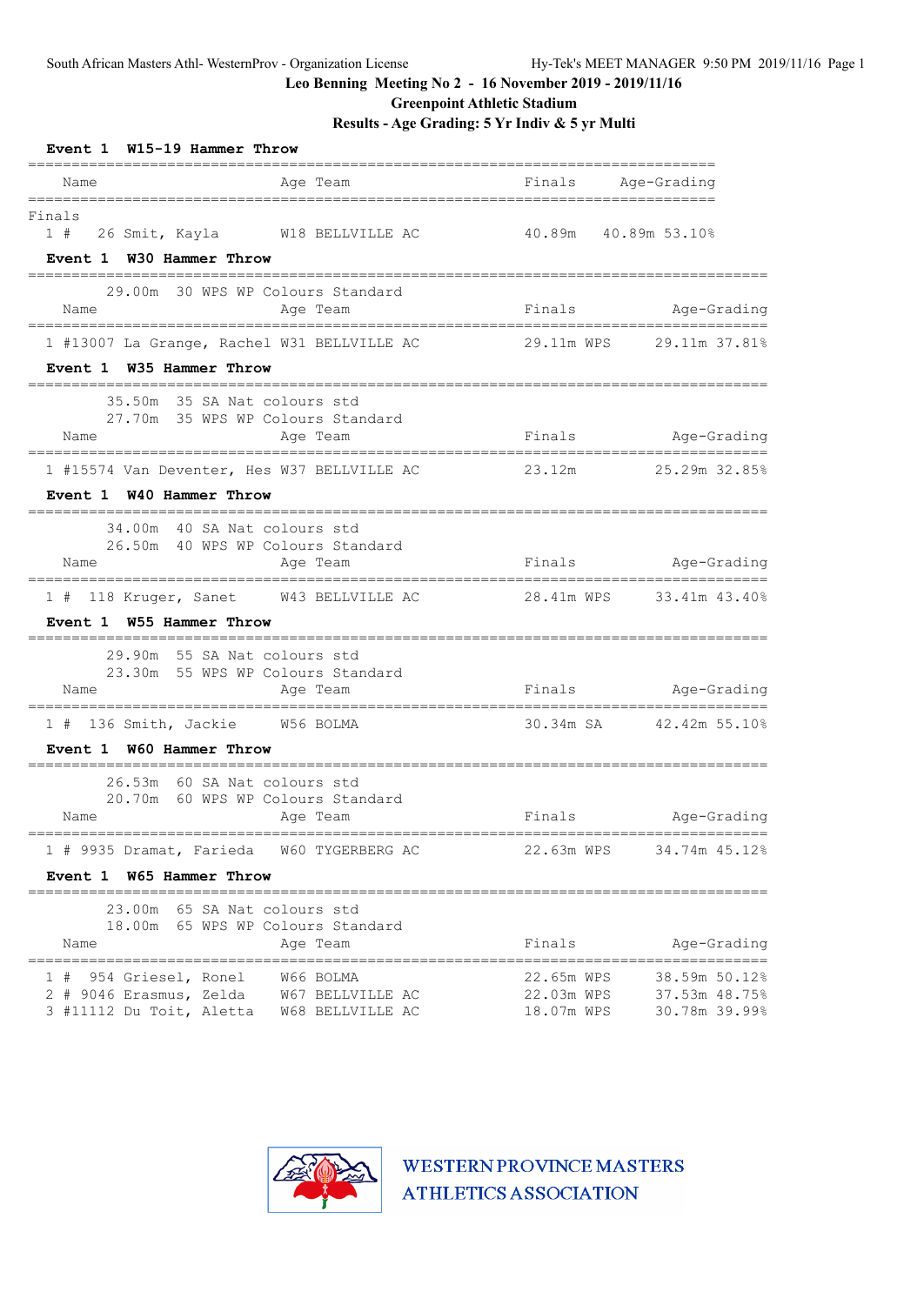**Greenpoint Athletic Stadium**

**Results - Age Grading: 5 Yr Indiv & 5 yr Multi**

| Event 1 W70 Hammer Throw                                                                         |                    |                          |
|--------------------------------------------------------------------------------------------------|--------------------|--------------------------|
| 70 SA Nat colours std<br>20.00m<br>15.60m 70 WPS WP Colours Standard<br>Name<br>Age Team         |                    | Finals Age-Grading       |
| 1 #11111 Grobbelaar, Elize W74 BELLVILLE AC                                                      |                    | 20.12m SA 38.54m 50.06%  |
| Event 2 M15-19 Hammer Throw                                                                      |                    |                          |
| Name<br>Age Team                                                                                 | Finals Age-Grading |                          |
| 1 # 218 Olivier, Jaunu M18 PAARL AC 56.89m 56.89m 65.59%                                         |                    |                          |
| Event 2 M30 Hammer Throw                                                                         |                    |                          |
| 36.00m 30 WPS WP Colours Standard<br>Name<br>Age Team                                            | Finals Age-Grading |                          |
| 1 #16794 Theron, Barend M31 LWANDLE ATH CLUB 32.57m 32.57m 37.55%                                |                    |                          |
| Event 2 M35 Hammer Throw<br>___________                                                          |                    |                          |
| 45.00m 35 SA Nat colours std                                                                     |                    |                          |
| 35.00m 35 WPS WP Colours Standard<br>Aqe Team<br>Name                                            | Finals             | Age-Grading              |
| 1 # 4342 Wiener, Shukri M37 PINELANDS AC                                                         |                    | 35.12m WPS 36.17m 41.71% |
| Event 2 M40 Hammer Throw                                                                         |                    |                          |
| 44.00m 40 SA Nat colours std                                                                     |                    |                          |
| 34.20m 40 WPS WP Colours Standard<br>Age Team<br>Name                                            | Finals Age-Grading |                          |
| -- #13375 Juries, Chubasco M44 ITHEKO AC                                                         | ND                 |                          |
| Event 2 M50 Hammer Throw                                                                         |                    |                          |
| 43.84m 50 SA Nat colours std                                                                     |                    |                          |
| 34.40m 50 WPS WP Colours Standard<br>Name<br>Age Team                                            |                    | Finals Age-Grading       |
| ===================================                                                              |                    |                          |
| 1 #16793 Van der Walt, Ste M51 LWANDLE ATH CLUB 18.30m 21.71m 25.03%<br>Event 2 M55 Hammer Throw |                    |                          |
| 42.00m 55 SA Nat colours std                                                                     |                    |                          |
| 32.80m 55 WPS WP Colours Standard<br>Age Team<br>Name                                            | Finals             | Age-Grading              |
| M57 SA POLICE SER AC<br>125 Primo, Derick                                                        | 14.87m             | 19.54m 22.53%            |

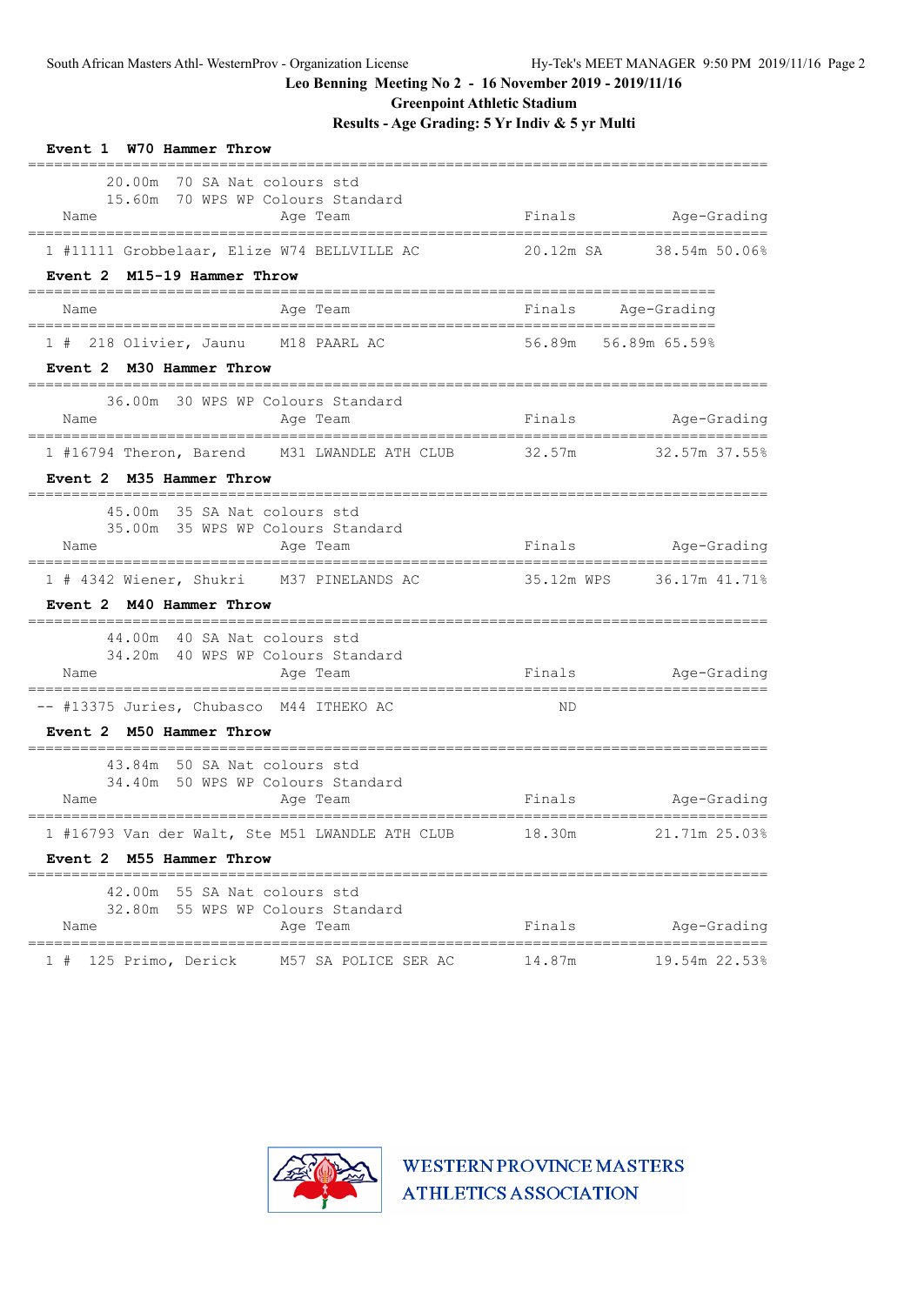**Greenpoint Athletic Stadium**

# **Results - Age Grading: 5 Yr Indiv & 5 yr Multi**

| Event 2 M65 Hammer Throw                                                                                                                                |                            |                                                 |             |  |
|---------------------------------------------------------------------------------------------------------------------------------------------------------|----------------------------|-------------------------------------------------|-------------|--|
| 38.00m 65 SA Nat colours std<br>29.60m 65 WPS WP Colours Standard<br>Name<br>Age Team                                                                   | Finals                     | Age-Grading                                     |             |  |
| 1 # 9047 Erasmus, Nick M69 BELLVILLE AC<br>2 # 9934 Venter, Peet M69 TYGERBERG AC<br>3 # 107 Carolus, John M66 BELLVILLE AC<br>Event 2 M70 Hammer Throw | 24.44m<br>20.19m<br>18.98m | 35.81m 41.30%<br>29.59m 34.12%<br>27.81m 32.07% |             |  |
| 35.00m 70 SA Nat colours std<br>27.30m 70 WPS WP Colours Standard<br>Age Team<br>Name                                                                   | Finals Age-Grading         |                                                 |             |  |
| 1 # 9048 Hough, Norman M72 BELLVILLE AC<br>Event 2 M80 Hammer Throw                                                                                     | 40.13m SA 58.28m 67.20%    |                                                 |             |  |
| 28.00m 80 SA Nat colours std<br>21.80m 80 WPS WP Colours Standard<br>Name<br>Age Team                                                                   | Finals                     | Age-Grading                                     |             |  |
| 1 # 4480 Johnston, Steve M80 PINELANDS AC 27.74m WPS 51.74m 59.66%<br>Event 2 M90 Hammer Throw                                                          |                            |                                                 |             |  |
| 20.00m 90 SA Nat colours std<br>15.60m 90 WPS WP Colours Standard<br>Name<br>Age Team                                                                   | Finals Age-Grading         |                                                 |             |  |
| 1 # 4491 Stannius, Borg M90 PINELANDS AC 22.14m SA 61.14m 70.49%<br>Event 6 M50 100 Short Hurdles                                                       |                            |                                                 |             |  |
| =================================<br>16.50 50 SA Nat colours std<br>19.30 50 WPS WP Colours Standard<br>Name<br>Age Team                                | Finals Wind Age-Grading    |                                                 |             |  |
| 1 # 6869 Russell, Scott M51 CAPE PEN UNIVERS 16.34 SA -2.8 15.70 82.25%<br>Event 8 W15-19 Shot Put                                                      |                            |                                                 |             |  |
| Name<br>Age Team                                                                                                                                        | Finals                     | Age-Grading                                     |             |  |
| 1#<br>26 Smit, Kayla<br>W18 BELLVILLE AC<br>2#<br>35 Donough, Ameera<br>W18 UNIVERSITY WESTE<br>Event 8 W30 Shot Put                                    | 10.12m<br>8.72m            | 10.12m 44.72%<br>8.72m 38.53%                   |             |  |
| 8.50m 30 WPS WP Colours Standard<br>Name<br>Age Team                                                                                                    | Finals                     |                                                 | Age-Grading |  |
| 1 #13007 La Grange, Rachel W31 BELLVILLE AC                                                                                                             | 10.69m WPS                 | 10.69m 47.24%                                   |             |  |

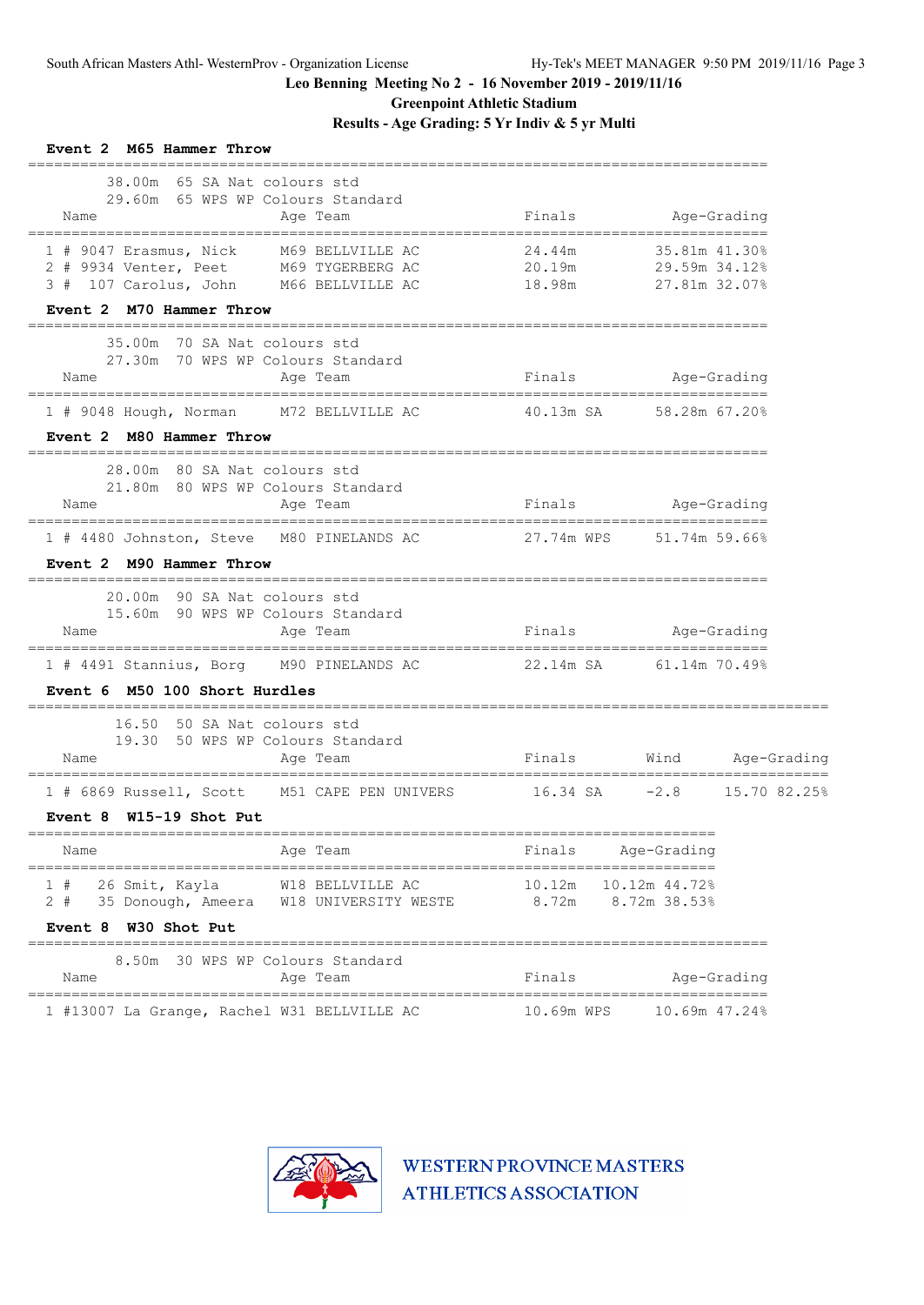**Greenpoint Athletic Stadium**

**Results - Age Grading: 5 Yr Indiv & 5 yr Multi**

| Event 8 W35 Shot Put                                                                                                                                              |                                       |                                |
|-------------------------------------------------------------------------------------------------------------------------------------------------------------------|---------------------------------------|--------------------------------|
| 10.48m 35 SA Nat colours std<br>8.20m 35 WPS WP Colours Standard<br>Name<br>Age Team                                                                              | Finals<br>--------------------------- | Age-Grading                    |
| 1 #15574 Van Deventer, Hes W37 BELLVILLE AC<br>2 # 9466 Compion, Maria W38 CAPE MULTI-SPORT 9.60m WPS                                                             | 9.62m WPS                             | 9.97m 44.07%<br>9.95m 43.98%   |
| Event 8 W40 Shot Put                                                                                                                                              |                                       |                                |
| 10.23m 40 SA Nat colours std<br>8.00m 40 WPS WP Colours Standard                                                                                                  |                                       |                                |
| Age Team<br>Name                                                                                                                                                  | Finals                                | Age-Grading                    |
| 118 Kruger, Sanet W43 BELLVILLE AC<br>1#<br>2 # 104 Carolus, Carmen W42 BELLVILLE AC 6.79m                                                                        | 8.75m WPS                             | $9.71m$ 42.91%<br>7.53m 33.30% |
| Event 8 W55 Shot Put<br>_____________________                                                                                                                     |                                       |                                |
| 9.80m 55 SA Nat colours std<br>7.60m 55 WPS WP Colours Standard<br>Age Team<br>Name                                                                               | Finals                                | Age-Grading                    |
| 1 # 136 Smith, Jackie<br>W56 BOLMA<br>Event 8 W60 Shot Put                                                                                                        | 8.68m WPS                             | 11.89m 52.57%                  |
| 9.00m 60 SA Nat colours std<br>7.00m 60 WPS WP Colours Standard<br>Name<br>Age Team                                                                               | Finals                                | Age-Grading                    |
| ===================================<br>1 # 9935 Dramat, Farieda W60 TYGERBERG AC<br>2 # 2559 Rodseth, Lollos W60 DURBANVILLE AC 7.95m WPS<br>Event 8 W65 Shot Put | 8.27m WPS                             | 12.41m 54.88%<br>11.93m 52.75% |
| 8.10m 65 SA Nat colours std<br>6.30m 65 WPS WP Colours Standard<br>Name<br>Age Team                                                                               | Finals                                | Age-Grading                    |
| 1 # 954 Griesel, Ronel W66 BOLMA                                                                                                                                  | 8.29m SA                              | 13.76m 60.82%                  |
| 2 # 9046 Erasmus, Zelda<br>W67 BELLVILLE AC<br>3 #11112 Du Toit, Aletta<br>W68 BELLVILLE AC                                                                       | 8.02m WPS<br>5.81m                    | 13.31m 58.84%<br>9.64m 42.63%  |
| Event 8 W70 Shot Put                                                                                                                                              |                                       |                                |
| 70 SA Nat colours std<br>7.20m                                                                                                                                    |                                       |                                |
| 5.60m<br>70 WPS WP Colours Standard<br>Name<br>Age Team<br>----------------------                                                                                 | Finals<br>==============              | Age-Grading                    |
| -- #11111 Grobbelaar, Elize W74 BELLVILLE AC                                                                                                                      | ΝD                                    |                                |

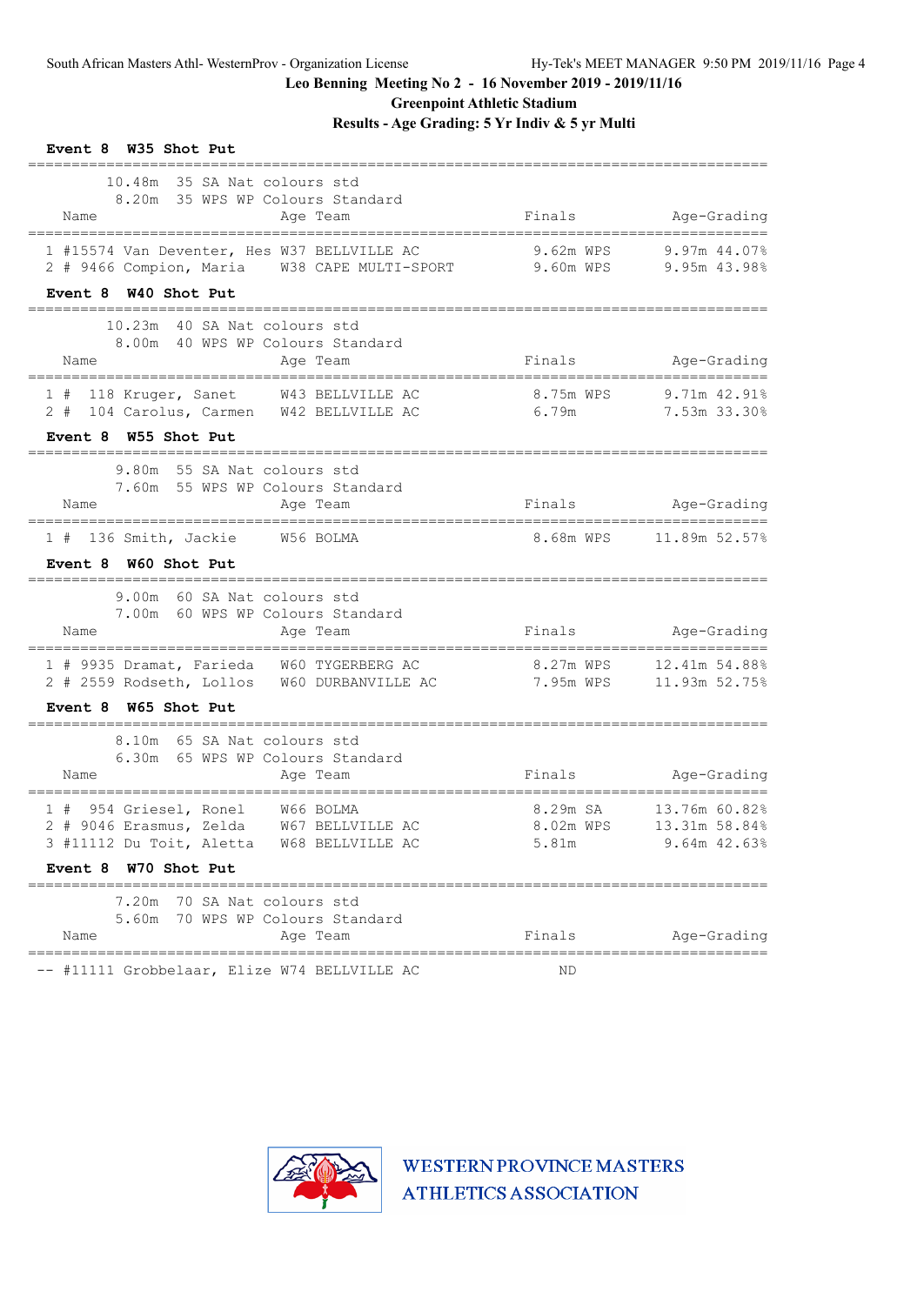**Event 9 M15-19 Shot Put**

**Leo Benning Meeting No 2 - 16 November 2019 - 2019/11/16**

### **Greenpoint Athletic Stadium**

**Results - Age Grading: 5 Yr Indiv & 5 yr Multi**

| Name                                                                                                                                     | =========================<br>Age Team                                                                            | ------------------------------------<br>Finals Age-Grading |                                                |
|------------------------------------------------------------------------------------------------------------------------------------------|------------------------------------------------------------------------------------------------------------------|------------------------------------------------------------|------------------------------------------------|
| 1 # 218 Olivier, Jaunu M18 PAARL AC<br>2 # 22 Parker, Tashriq M19 ULTRA AC<br>3 #12354 Field, Jamie M18 ULTRA AC<br>Event 9 M30 Shot Put |                                                                                                                  | 11.16m<br>$9.91m$ $9.91m$ $42.86\%$<br>8.33m 8.33m 36.03%  | 11.16m 48.27%                                  |
| Name                                                                                                                                     | 11.50m 30 WPS WP Colours Standard<br>Age Team                                                                    |                                                            | Finals Age-Grading                             |
| Event 9 M35 Shot Put                                                                                                                     | 1 #16794 Theron, Barend M31 LWANDLE ATH CLUB 12.71m WPS 12.71m 54.97%                                            |                                                            |                                                |
| 14.00m 35 SA Nat colours std<br>Name                                                                                                     | 10.90m 35 WPS WP Colours Standard<br>Age Team                                                                    |                                                            | Finals Age-Grading                             |
| 1 # 4342 Wiener, Shukri M37 PINELANDS AC<br>Event 9 M40 Shot Put                                                                         |                                                                                                                  |                                                            |                                                |
| 13.24m 40 SA Nat colours std<br>Name                                                                                                     | 10.40m 40 WPS WP Colours Standard<br>Age Team                                                                    | Finals                                                     | Age-Grading                                    |
| 2 #13375 Juries, Chubasco M44 ITHEKO AC<br>Event 9 M45 Shot Put                                                                          | 1 #13288 Lewies, Daniel M40 BELLVILLE AC                                                                         | 7.03m                                                      | 11.59m WPS    12.90m    55.83%<br>7.82m 33.86% |
| 12.14m 45 SA Nat colours std<br>Name                                                                                                     | 9.50m 45 WPS WP Colours Standard<br>Age Team<br>1 # 8063 Tregonning, Carde M48 HEWAT ATH CLUB 7.97m 9.58m 41.45% | Finals Age-Grading                                         |                                                |
| Event 9 M50 Shot Put<br>13.32m 50 SA Nat colours std<br>Name Aqe Team                                                                    | 10.40m 50 WPS WP Colours Standard                                                                                | Finals                                                     | Age-Grading                                    |
| Event 9 M55 Shot Put                                                                                                                     | 1 #16793 Van der Walt, Ste M51 LWANDLE ATH CLUB 9.15m<br>2 # 2142 Isaacs, Duncan M51 NEDBANK WP                  |                                                            | 10.72m 46.38%<br>6.95m 8.14m 35.23%            |
| 12.38m 55 SA Nat colours std<br>Name                                                                                                     | 9.70m 55 WPS WP Colours Standard<br>Age Team                                                                     |                                                            | Finals Age-Grading                             |
|                                                                                                                                          | 1 # 125 Primo, Derick M57 SA POLICE SER AC 6.90m 8.76m 37.91%                                                    |                                                            |                                                |

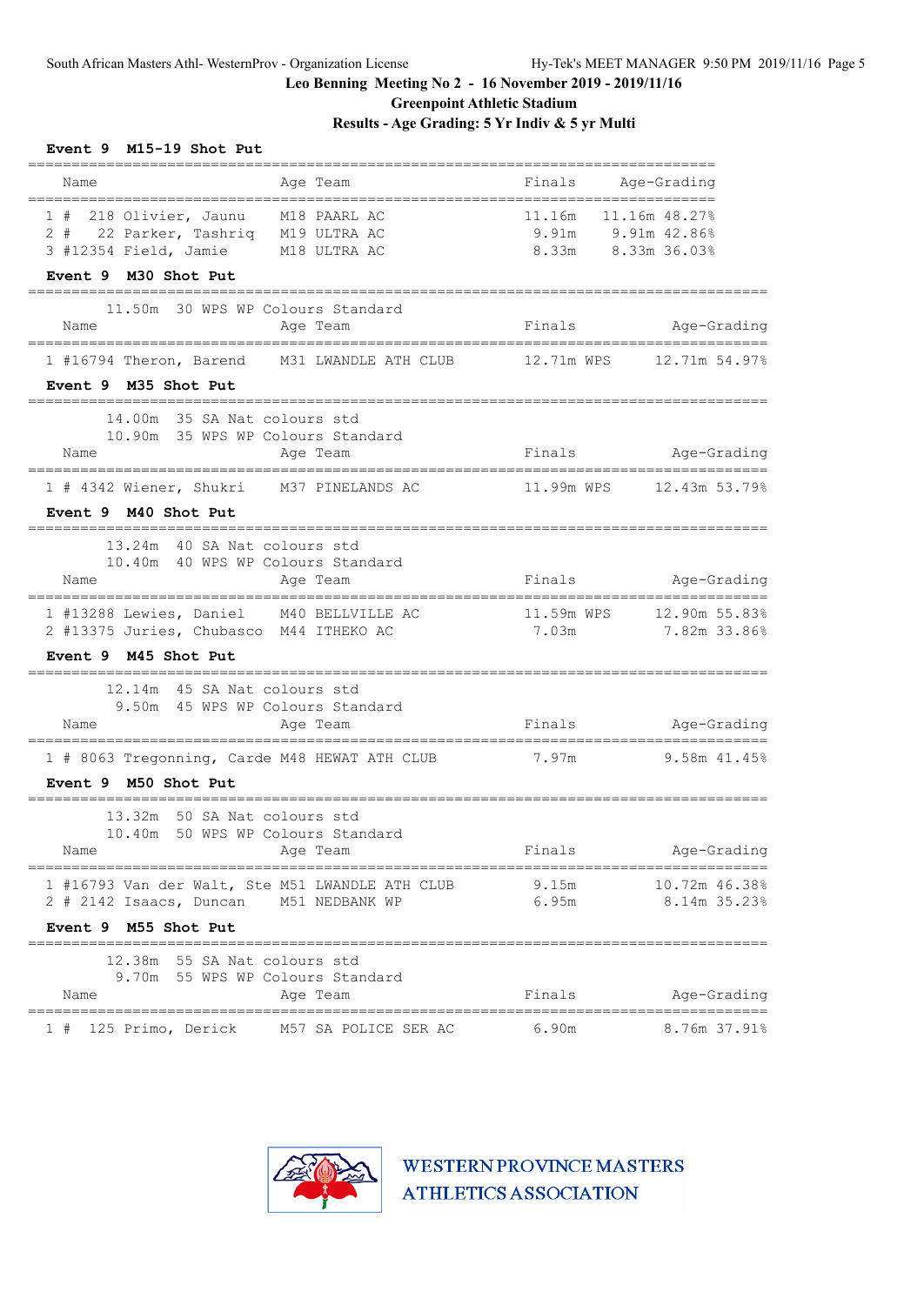**Greenpoint Athletic Stadium**

**Results - Age Grading: 5 Yr Indiv & 5 yr Multi**

| Event 9 M65 Shot Put                                                                                                                                   |                         |                                                |
|--------------------------------------------------------------------------------------------------------------------------------------------------------|-------------------------|------------------------------------------------|
| 11.33m 65 SA Nat colours std<br>8.90m 65 WPS WP Colours Standard<br>Name<br>Age Team                                                                   |                         | Finals Age-Grading                             |
| M69 BELLVILLE AC<br>1 # 9047 Erasmus, Nick<br>2 # 107 Carolus, John M66 BELLVILLE AC<br>3 # 9934 Venter, Peet M69 TYGERBERG AC<br>Event 9 M70 Shot Put | 8.46m<br>7.96m<br>7.01m | 11.51m 49.79%<br>10.83m 46.85%<br>9.53m 41.26% |
| 11.70m 70 SA Nat colours std<br>9.20m 70 WPS WP Colours Standard<br>Age Team<br>Name                                                                   | Finals                  | Age-Grading                                    |
| 1 # 9048 Hough, Norman M72 BELLVILLE AC<br>Event 9 M80 Shot Put                                                                                        |                         |                                                |
| 9.30m 80 SA Nat colours std<br>7.25m 80 WPS WP Colours Standard<br>Age Team<br>Name                                                                    |                         |                                                |
| 1 # 4480 Johnston, Steve M80 PINELANDS AC 8.34m WPS 12.55m 54.30%                                                                                      |                         |                                                |
| Event 9 M90 Shot Put                                                                                                                                   |                         |                                                |
| 6.00m 90 SA Nat colours std<br>4.70m 90 WPS WP Colours Standard<br>Name<br>Age Team                                                                    | Finals Age-Grading      |                                                |
| 1 # 4491 Stannius, Borg M90 PINELANDS AC                                                                                                               | 7.86m SA 15.35m 66.39%  |                                                |
| Event $10$ W20-29 200 Meter Dash 200M - WOMEN                                                                                                          |                         |                                                |
| Age Team<br>Name                                                                                                                                       |                         | Finals Wind Age-Grading H#                     |
| 1 # 7826 Kalenga, Luisa W29 SA DEFENCE FORCE AC 27.39 -0.8 27.40 77.91% 2<br>Event 10 W30 200 Meter Dash 200M - WOMEN                                  |                         |                                                |
| ----------------------------<br>29.00 30 WPS WP Colours Standard<br>Age Team<br>Name                                                                   |                         | Finals Wind Age-Grading H#                     |
| 1 #21370 Corbett, Melissa W30 INDIVIDUAL ENTRY<br>Event 10 W40 200 Meter Dash 200M - WOMEN                                                             | 27.66 WPS               | $-0.8$<br>27.67 77.15% 2                       |
| 27.72 40 SA Nat colours std<br>31.00 40 WPS WP Colours Standard<br>Age Team<br>Name                                                                    | Finals                  | Wind<br>Age-Grading                            |
| 1 # 9940 Miske, Mirjam W40 TYGERBERG AC<br>2 #15199 Petersen, Fadwah W40 ITHEKO AC                                                                     | 31.79<br>33.18          | $-0.9$<br>29.70 71.85%<br>$-0.9$ 31.00 68.84%  |

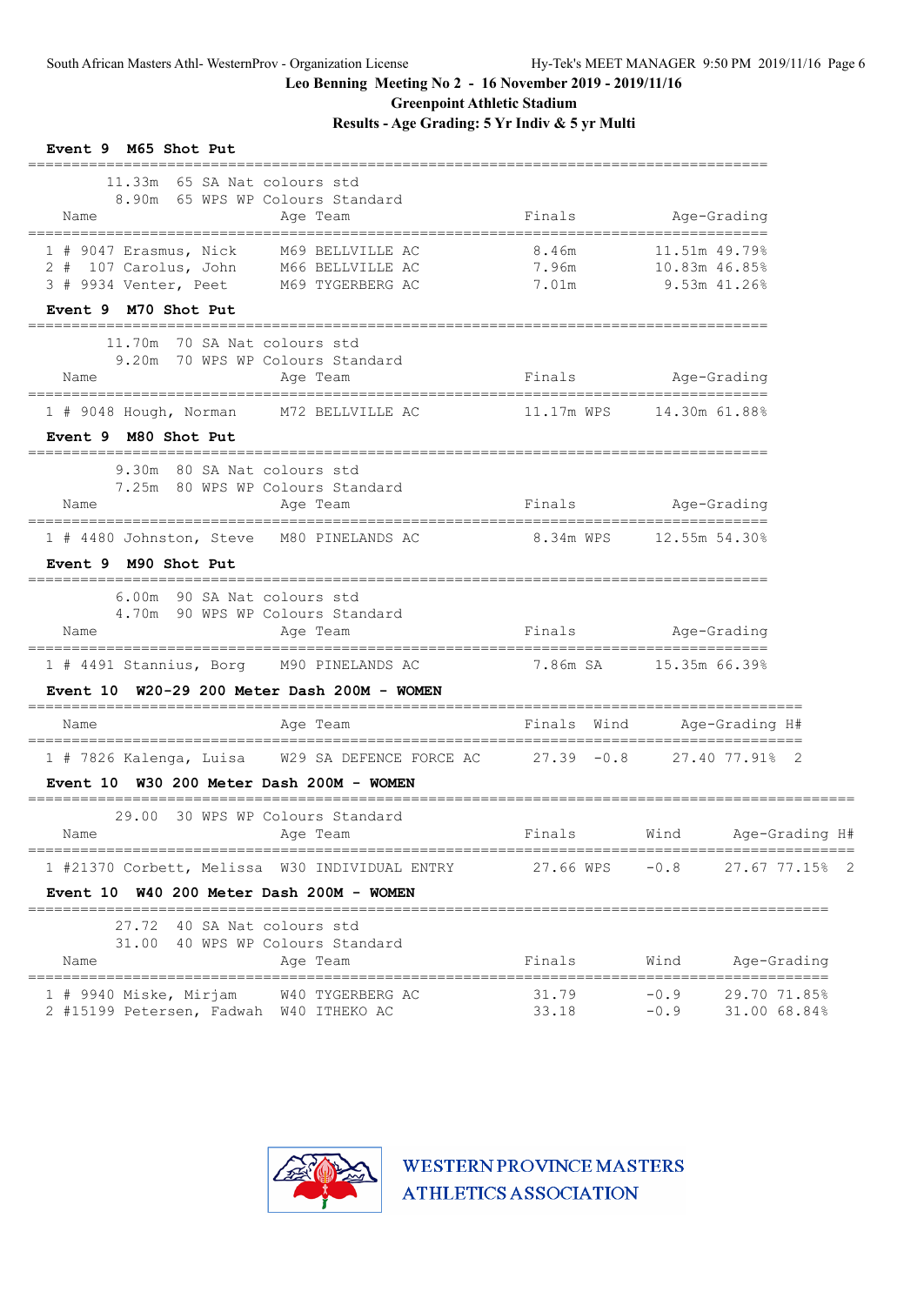**Greenpoint Athletic Stadium**

# **Results - Age Grading: 5 Yr Indiv & 5 yr Multi**

| Event $10$ W45 200 Meter Dash 200M - WOMEN                                                                                                                                                                                      |                                                                  |                            |                                                                                  |
|---------------------------------------------------------------------------------------------------------------------------------------------------------------------------------------------------------------------------------|------------------------------------------------------------------|----------------------------|----------------------------------------------------------------------------------|
| 28.84<br>45 SA Nat colours std<br>32.00<br>45 WPS WP Colours Standard<br>Name<br>Age Team                                                                                                                                       | Finals                                                           | Wind                       | Age-Grading<br>=======================                                           |
| 1 #12476 Tregonning, Rushd W45 HEWAT ATH CLUB<br>2 # 7222 Figland, Beverley W49 UNIVERSITY WESTE<br>3 # 1010 Viljoen, Ilze<br>W48 SWD                                                                                           | 29.72 WPS<br>31.32 WPS<br>49.95                                  | $-0.9$<br>$-0.9$<br>$-0.9$ | 26.70 79.95%<br>28.14 75.86%<br>44.87 47.57%                                     |
| Event 10 W50 200 Meter Dash 200M - WOMEN                                                                                                                                                                                        |                                                                  |                            |                                                                                  |
| 50 SA Nat. colours std<br>30.27<br>33.50<br>50 WPS WP Colours Standard<br>Name<br>Age Team                                                                                                                                      | Finals                                                           | Wind                       | Age-Grading                                                                      |
| 1 # 4204 Moodley, Sumanthr W51 PINELANDS AC                                                                                                                                                                                     | 40.62                                                            | $-0.9$                     | 35.03 60.93%                                                                     |
| Event 10 W55 200 Meter Dash 200M - WOMEN                                                                                                                                                                                        |                                                                  |                            |                                                                                  |
| 31.32<br>55 SA Nat. colours std<br>35.00<br>55 WPS WP Colours Standard<br>Name<br>Age Team<br>_______________________                                                                                                           | Finals                                                           | Wind                       | Age-Grading                                                                      |
| 1 # 957 Spang, Rika<br>W59 SWD<br>Event 11 M12-19 200 Meter Dash 200M - MEN                                                                                                                                                     | 39.34                                                            | $-0.9$                     | 32.51 65.66%                                                                     |
| Age Team<br>Name                                                                                                                                                                                                                | Finals<br>Wind                                                   |                            | Age-Grading H#                                                                   |
| 1 #20715 Karriem, Abduragh M15 ITHEKO AC<br>2 #20510 Gabier, Luqmaan M15 ITHEKO AC<br>3 #20303 Petersen, Ameen<br>M18 TITANS<br>4 #22683 Walker, Enrico<br>M18 SPARTAN HARRIERS AC<br>Event 11 M20-29 200 Meter Dash 200M - MEN | 3.2<br>22.73<br>3.2<br>23.07<br>25.96<br>3.2<br>29.94<br>3.2     |                            | 22.74 85.00%<br>4<br>23.08 83.75%<br>4<br>25.97 74.42%<br>4<br>29.95 64.53%<br>4 |
| Name<br>Age Team                                                                                                                                                                                                                | Finals<br>Wind                                                   |                            | Age-Grading H#                                                                   |
| =================================<br>1 # 9946 Cameron, Kurt<br>M26 TYGERBERG AC<br>2 #22689 Walker, Jean-Paul M27 SPARTAN HARRIERS AC<br>3 #99650 Nare, Kabo<br>M25 TYGERBERG AC<br>Event 11 M30 200 Meter Dash 200M - MEN      | ================<br>3.2<br>23.93<br>3.2<br>29.47<br>31.34<br>3.2 |                            | 23.94 80.74%<br>4<br>29.48 65.56%<br>4<br>31.35 61.65%<br>4                      |
| -------------------------------<br>24.50<br>30 WPS WP Colours Standard<br>Name<br>Age Team                                                                                                                                      | Finals                                                           | Wind                       | Age-Grading H#                                                                   |
| 1 #55658 Steenkamp, Theodo M30 EPMA                                                                                                                                                                                             | 28.26                                                            | 2.1                        | 28.27 68.37%<br>- 3                                                              |

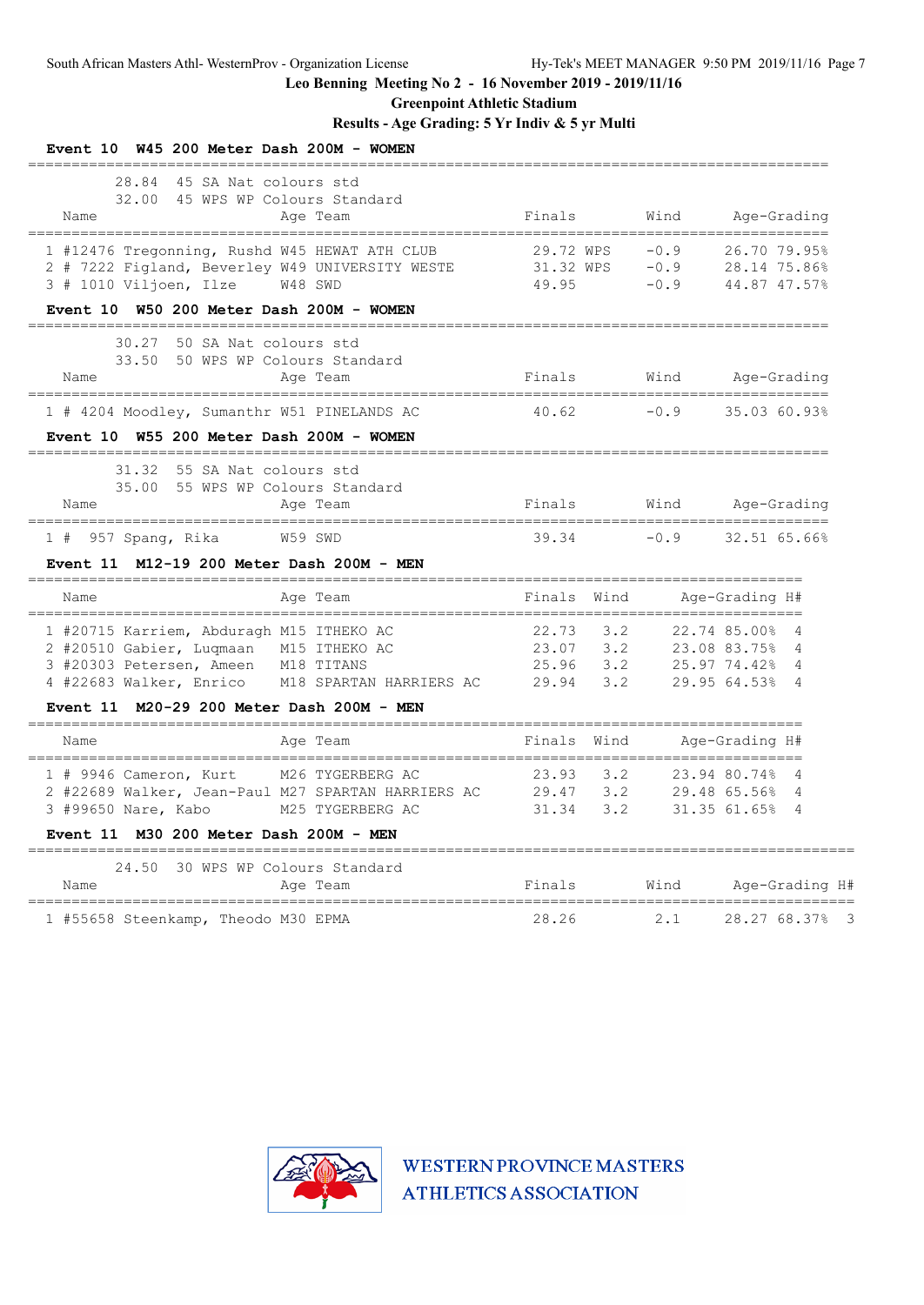**Greenpoint Athletic Stadium**

# **Results - Age Grading: 5 Yr Indiv & 5 yr Multi**

| Event 11 M35 200 Meter Dash 200M - MEN                                                                                                                                                                                                                                                                         |                                                                             |                                                                    |                                                                                                                                                                                                                         |
|----------------------------------------------------------------------------------------------------------------------------------------------------------------------------------------------------------------------------------------------------------------------------------------------------------------|-----------------------------------------------------------------------------|--------------------------------------------------------------------|-------------------------------------------------------------------------------------------------------------------------------------------------------------------------------------------------------------------------|
| 22.90<br>35 SA Nat colours std<br>25.00<br>35 WPS WP Colours Standard<br>Name<br>Age Team<br>---------------------                                                                                                                                                                                             | Finals                                                                      | Wind                                                               | Age-Grading H#                                                                                                                                                                                                          |
| 1 #16060 Sethibang, Kabelo M37 SA POLICE SER AC<br>2 # 7055 Le Grange, Jacobu M39 BELLVILLE AC                                                                                                                                                                                                                 | 24.71 WPS<br>24.92 WPS                                                      | 2.1<br>2.1                                                         | 24.31 79.48%<br>- 3<br>$\overline{\mathbf{3}}$<br>24.52 78.81%                                                                                                                                                          |
| Event 11 M40 200 Meter Dash 200M - MEN                                                                                                                                                                                                                                                                         |                                                                             |                                                                    |                                                                                                                                                                                                                         |
| 23.42<br>40 SA Nat colours std<br>25.50<br>40 WPS WP Colours Standard<br>Name<br>Age Team                                                                                                                                                                                                                      | Finals                                                                      | Wind                                                               | Age-Grading H#                                                                                                                                                                                                          |
| M44 CAPE MULTI-SPORT<br>1 #16137 Louw, Pieter<br>2 # 2839 Roopnarain, Junai M40 STRAND AC                                                                                                                                                                                                                      | 28.42<br>28.43                                                              | 2.1<br>2.1                                                         | 27.11 71.29%<br>- 3<br>27.12 71.26% 3                                                                                                                                                                                   |
| Event 11 M45 200 Meter Dash 200M - MEN                                                                                                                                                                                                                                                                         |                                                                             |                                                                    |                                                                                                                                                                                                                         |
| 24.22 45 SA Nat colours std<br>26.50<br>45 WPS WP Colours Standard<br>Name<br>Age Team                                                                                                                                                                                                                         | Finals                                                                      | Wind                                                               | Age-Grading H#                                                                                                                                                                                                          |
| 1 #13836 Basson, Marius<br>M47 ORANJERIVIER AK<br>2 #15571 Cloete, John<br>M48 BELLVILLE AC<br>3 # 1247 Solomons, Anthony M49 BOLMA<br>4 # 1261 Fortuin, Maurice M49 BOLMA<br>5 #15410 Bothma, Rupert M45 BELLVILLE AC<br>6 #55657 Hollenbach, Lione M48 EPMA<br>7 # 1630 Pelton, Rory M46 SPARTAN HARRIERS AC | 25.13 WPS<br>25.72 WPS<br>25.90 WPS<br>26.47 WPS<br>26.83<br>28.19<br>28.53 | $-1.1$<br>$-1.1$<br>$-1.1$<br>$-1.1$<br>$-1.1$<br>$-1.1$<br>$-1.1$ | ==================================<br>23.21 83.25%<br>2<br>$\overline{2}$<br>23.76 81.34%<br>$\overline{2}$<br>23.92 80.77%<br>24.45 79.03%<br>$\overline{2}$<br>2<br>24.78 77.97%<br>26.04 74.21%<br>2<br>26.35 73.33% |
| Event 11 M50 200 Meter Dash 200M - MEN                                                                                                                                                                                                                                                                         |                                                                             |                                                                    |                                                                                                                                                                                                                         |
| 25.00<br>50 SA Nat colours std<br>50 WPS WP Colours Standard<br>27.50<br>Name<br>Age Team<br>=============================                                                                                                                                                                                     | Finals                                                                      | Wind                                                               | Age-Grading                                                                                                                                                                                                             |
| 1 # 6854 Van Zyl, Oloff M50 CAPE PEN UNIVERS<br>2 # 7882 Christians, Alwyn M53 SA DEFENCE FORCE AC<br>3 #55677 Botha, Marthinus M51 INDIVIDUAL ENTRY<br>4 # 2142 Isaacs, Duncan<br>M51 NEDBANK WP                                                                                                              | 26.69 WPS<br>27.31 WPS<br>29.24<br>31.27                                    | $-6.2$<br>$-6.2$<br>$-6.2$<br>$-6.2$                               | 23.85 81.04%<br>24.40 79.20%<br>26.13 73.97%<br>27.94 69.17%                                                                                                                                                            |
| Event 11 M55 200 Meter Dash 200M - MEN<br>___________                                                                                                                                                                                                                                                          |                                                                             |                                                                    |                                                                                                                                                                                                                         |
| 25.83<br>55 SA Nat colours std<br>28.90<br>55 WPS WP Colours Standard<br>Age Team<br>Name                                                                                                                                                                                                                      | Finals                                                                      | Wind                                                               | Age-Grading                                                                                                                                                                                                             |
| ==========================<br>M55 BOLMA<br>1 # 1240 Ruiters, Denver                                                                                                                                                                                                                                            | 28.43 WPS                                                                   | $-6.2$                                                             | 24.55 78.72%                                                                                                                                                                                                            |

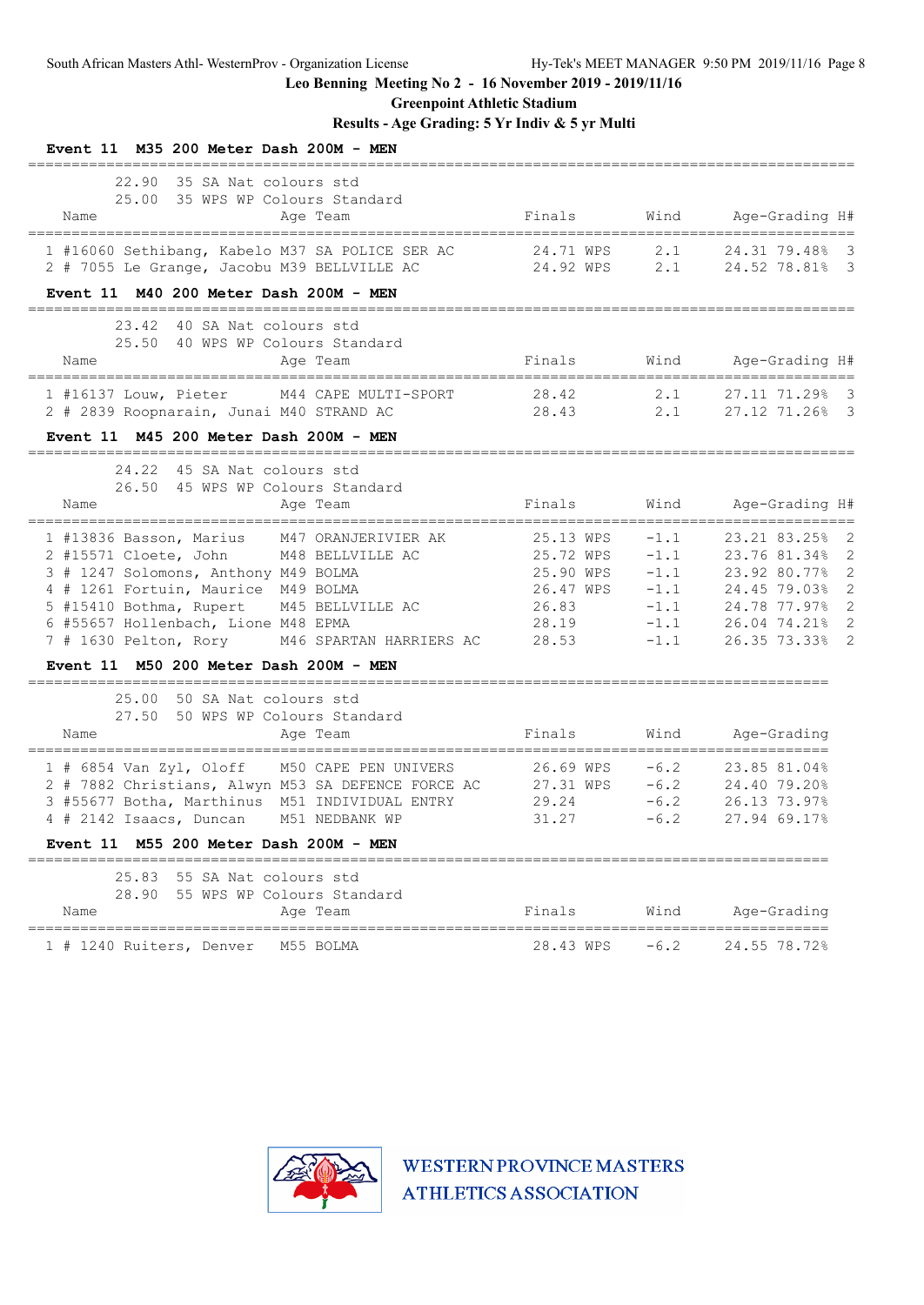**Greenpoint Athletic Stadium**

# **Results - Age Grading: 5 Yr Indiv & 5 yr Multi**

| Event 11 M65 200 Meter Dash 200M - MEN                                                        |                                              |                        |                  |                                    |
|-----------------------------------------------------------------------------------------------|----------------------------------------------|------------------------|------------------|------------------------------------|
| 28.40 65 SA Nat colours std<br>Name                                                           | 32.00 65 WPS WP Colours Standard<br>Age Team | Finals                 | Wind             | Age-Grading                        |
| 1 # 617 Deetlefs, Pietie M66 BOLMA<br>2 #21342 Windt, Johan M66 SWD<br>Event 12 W40 Long Jump |                                              | 30.02 WPS<br>30.88 WPS | $-6.2$<br>$-6.2$ | 24.04 80.38%<br>24.73 78.14%       |
|                                                                                               |                                              |                        |                  |                                    |
| 4.72m 40 SA Nat colours std<br>Name                                                           | 3.95m 40 WPS WP Colours Standard<br>Age Team | Finals                 | Wind             | Age-Grading                        |
| 1 #16106 Genis, Tanya W40 TYGERBERG AC                                                        |                                              | 3.60m                  | $-3.0$           | $0.6$ 3.99m 53.18%<br>3.94m 52.44% |
| Event 12 W45 Long Jump<br>--------------------------                                          |                                              |                        |                  |                                    |
| 4.40m 45 SA Nat colours std<br>Name                                                           | 3.65m 45 WPS WP Colours Standard<br>Age Team | Finals                 |                  | Wind Age-Grading                   |
| 1 #16245 Duze, Thuleka<br>Event 12 W50 Long Jump                                              | W45 GUGULETHU AC                             | 2.59m                  | $-2.0$           | $3.04m$ 40.53%                     |
| 4.13m 50 SA Nat colours std                                                                   | 3.45m 50 WPS WP Colours Standard             |                        |                  |                                    |
| Name<br>=====================================                                                 | Age Team                                     | Finals                 |                  | Wind Age-Grading                   |
| 1 # 7035 Le Roux, Rentia W50 BELLVILLE AC                                                     |                                              | 3.43m                  |                  | $1.1$ 4.30m 57.17%                 |
| Event 12 W55 Long Jump                                                                        |                                              |                        |                  |                                    |
| 3.88m 55 SA Nat colours std<br>Name                                                           | 3.20m 55 WPS WP Colours Standard<br>Age Team | Finals                 |                  | Wind Age-Grading                   |
| 1 #55659 Deetlefs, Suretha W55 INDIVIDUAL ENTRY                                               |                                              | 3.47m WPS              | 0.3              | 4.65m 61.85%                       |
| Event 13 M15-19 Long Jump                                                                     |                                              |                        |                  |                                    |
| Name                                                                                          | Age Team                                     | Finals<br>Wind         |                  | Age-Grading                        |
| ===============================<br>1 #20308 Duckett, Caleb<br>Event 13 M20-29 Long Jump       | ============================<br>M17 TITANS   | $-0.9$<br>4.74m        | ====             | 4.74m 52.96%                       |
| Name                                                                                          | Age Team                                     | Finals<br>Wind         |                  | Age-Grading                        |
| 1 #21331 Prince, Faya                                                                         | M22 INDIVIDUAL ENTRY                         | $-3.5$<br>5.75m        |                  | $5.75m$ 64.25%                     |

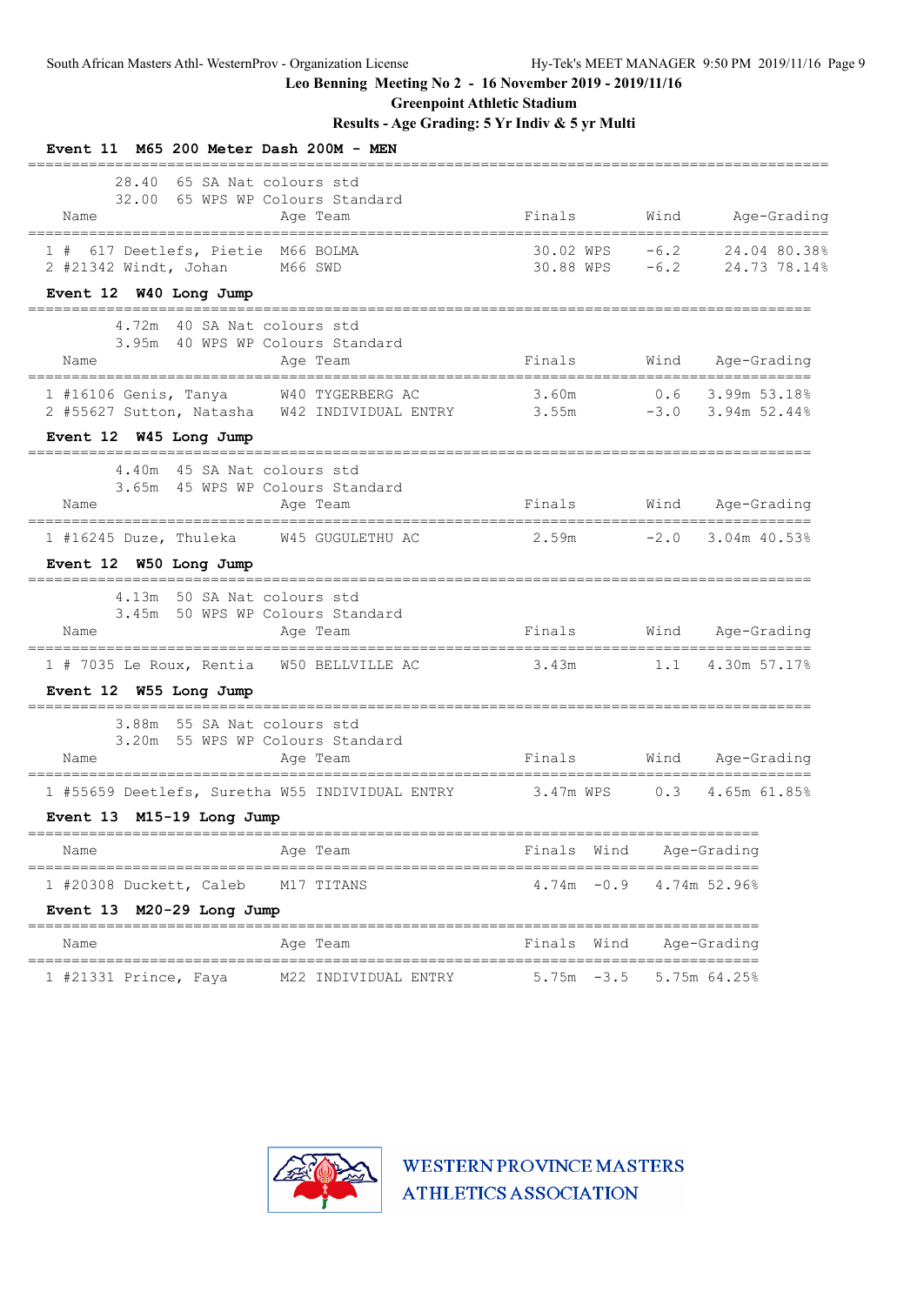**Greenpoint Athletic Stadium**

**Results - Age Grading: 5 Yr Indiv & 5 yr Multi**

| Event 13 M40 Long Jump<br>========<br>________________                                                                                                                                                        |         |                                                  |                     |
|---------------------------------------------------------------------------------------------------------------------------------------------------------------------------------------------------------------|---------|--------------------------------------------------|---------------------|
| 6.12m 40 SA Nat colours std<br>5.10m 40 WPS WP Colours Standard<br>Age Team<br>Name                                                                                                                           | Finals  | Wind                                             | Age-Grading         |
| 1 #22731 Moses, Peter-John M42 INDIVIDUAL ENTRY 4.09m<br>Event 13 M50 Long Jump                                                                                                                               |         |                                                  | $-1.1$ 4.45m 49.82% |
| 5.55m<br>50 SA Nat colours std<br>4.60m 50 WPS WP Colours Standard<br>Name<br>Age Team                                                                                                                        | Finals  |                                                  | Wind Age-Grading    |
| 1 # 7882 Christians, Alwyn M53 SA DEFENCE FORCE AC 5.11m WPS<br>Event 13 M55 Long Jump                                                                                                                        |         |                                                  | 5.4 6.27m 70.19%    |
| 5.19m 55 SA Nat colours std<br>4.30m 55 WPS WP Colours Standard<br>Age Team<br>Name                                                                                                                           | Finals  |                                                  | Wind Age-Grading    |
| 1 #13263 Van Daalen, Dirk M56 SA POLICE SER AC 4.37m WPS<br>W12-19 800 Meter Run<br>Event 14                                                                                                                  |         |                                                  | $-0.8$ 5.73m 64.08% |
| Age Team<br>Name                                                                                                                                                                                              | Finals  | Age-Grading                                      |                     |
| 1 # 851 Brugmann, Ilse W16 STELLENBOSCH AC 2:29.51 2:29.52 75.77%<br>2#<br>651 Brugman, Karla W16 STELLENBOSCH AC<br>3#<br>35 Donough, Ameera W18 UNIVERSITY WESTE<br>W20-29 800 Meter Run<br><b>Event 14</b> |         | 2:31.30 2:31.31 74.87%<br>2:43.33 2:43.34 69.36% |                     |
| Age Team<br>Name                                                                                                                                                                                              | Finals  | Aqe-Grading                                      |                     |
| 1 # 4081 Van Deventer, Ica W24 NEDBANK WP 2:23.15 2:23.16 79.13%<br>Event 14 W30 800 Meter Run                                                                                                                |         |                                                  |                     |
| 2:43.00 30 WPS WP Colours Standard<br>Name<br>Age Team                                                                                                                                                        | Finals  |                                                  | Age-Grading         |
| 1 # 2292 Jacobs, Mandy-Lee W30 NEDBANK WP<br>Event 14 W35 800 Meter Run                                                                                                                                       |         | $2:24.65$ WPS $2:24.66$ 78.31%                   |                     |
| 2:29.00 35 SA Nat colours std<br>2:45.00 35 WPS WP Colours Standard<br>Age Team<br>Name                                                                                                                       | Finals  |                                                  | Age-Grading         |
| 1 #68660 Bezuidenhout, Esr W37 CAPE PEN UNIVERS                                                                                                                                                               | 2:45.35 |                                                  | 2:44.54 68.85%      |

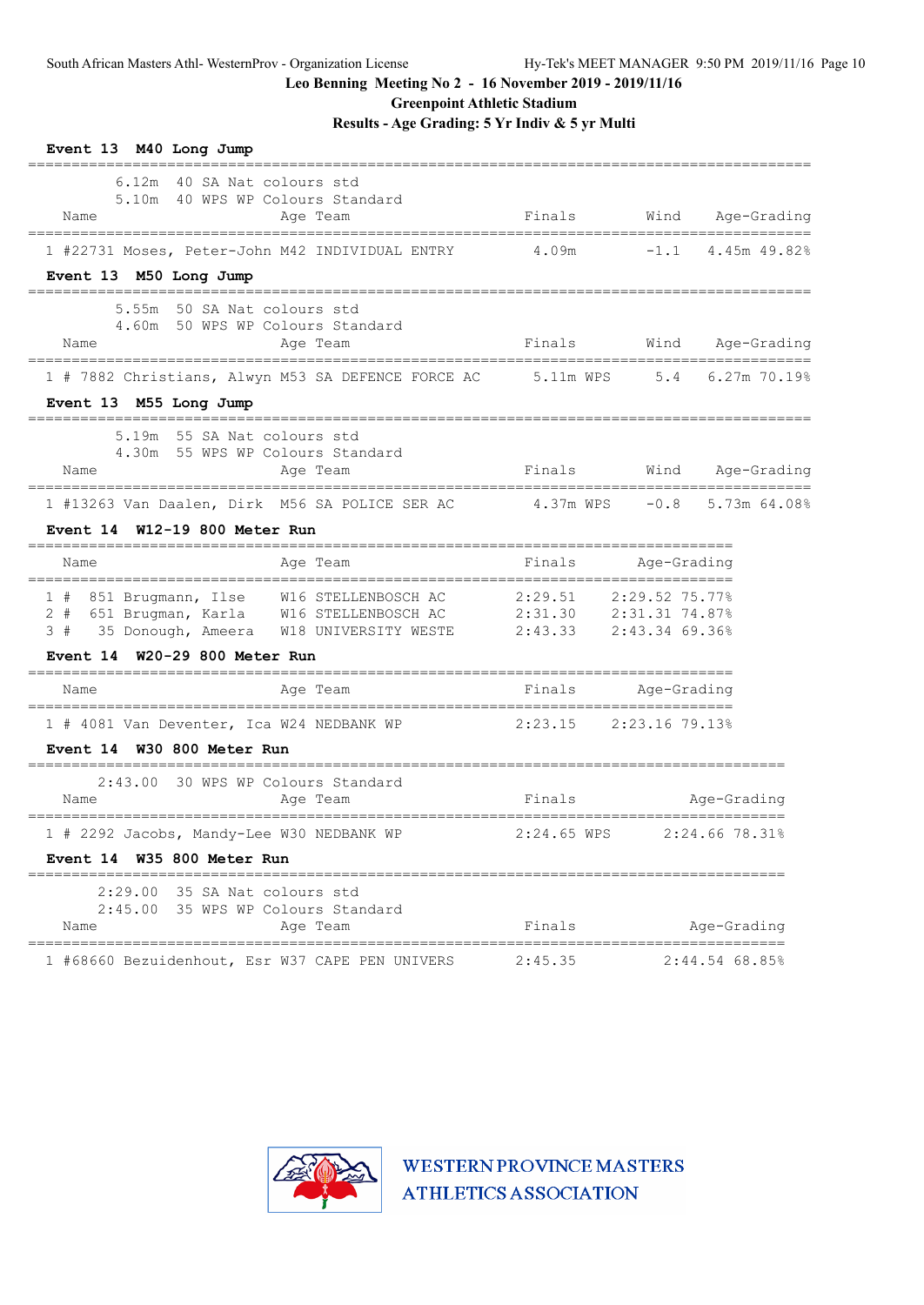**Greenpoint Athletic Stadium**

**Results - Age Grading: 5 Yr Indiv & 5 yr Multi**

| Event 14 W55 800 Meter Run                                                                                                                                               |                                    |                    |                                                                |
|--------------------------------------------------------------------------------------------------------------------------------------------------------------------------|------------------------------------|--------------------|----------------------------------------------------------------|
| 2:53.00 55 SA Nat colours std<br>3:13.00 55 WPS WP Colours Standard<br>Name<br>_____________________________________                                                     | Age Team                           |                    | Finals Mge-Grading                                             |
| 1 #15408 Brink, Lucy W57 BELLVILLE AC                                                                                                                                    |                                    |                    | 3:10.99 WPS 2:38.43 71.50%                                     |
| Event 15 M20-29 800 Meter Run                                                                                                                                            |                                    |                    |                                                                |
| Name                                                                                                                                                                     | Age Team<br>====================== |                    | Finals Age-Grading<br>--------------------                     |
| 1 #23024 Brink, Lambert M22 STELLENBOSCH AC 2:03.61 2:03.62 81.80%                                                                                                       |                                    |                    |                                                                |
| Event 15 M30 800 Meter Run                                                                                                                                               |                                    |                    |                                                                |
| 2:12.00 30 WPS WP Colours Standard<br>Name<br>======================================                                                                                     | Age Team                           |                    | Finals Mage-Grading                                            |
| 1 #22929 Prinsloo, Rylan M31 INDIVIDUAL ENTRY 2:27.80 2:27.81 68.41%                                                                                                     |                                    |                    |                                                                |
| Event 15 M40 800 Meter Run                                                                                                                                               |                                    |                    |                                                                |
| 2:01.00 40 SA Nat colours std<br>2:16.00 40 WPS WP Colours Standard<br>Name                                                                                              | Age Team                           | Finals             | Age-Grading                                                    |
| 1 #13375 Juries, Chubasco M44 ITHEKO AC $2:40.68$ 2:33.62 65.82%<br>2 #22731 Moses, Peter-John M42 INDIVIDUAL ENTRY 2:43.57 2:36.38 64.66%<br>Event 15 M45 800 Meter Run |                                    |                    |                                                                |
| 2:07.00 45 SA Nat colours std<br>2:22.00 45 WPS WP Colours Standard<br>Name                                                                                              | Age Team                           | Finals             | Age-Grading                                                    |
| 1 #11117 Swartz, Quintin M45 TITANS<br>2 # 6899 Bezuidenhout, Rog M46 CAPE PEN UNIVERS<br>3 #11943 Peacock, Michael M46 CAPE PEN UNIVERS                                 |                                    | 2:34.52<br>2:34.86 | 2:20.73 WPS 2:09.52 78.07%<br>2:22.21 71.10%<br>2:22.52 70.95% |
| Event 19 W45 400 Long Hurdles<br>=================================                                                                                                       |                                    |                    |                                                                |
| 45 SA Nat colours std<br>1:17.59<br>1:27.00 45 WPS WP Colours Standard<br>Name                                                                                           | Age Team                           | Finals             | Age-Grading                                                    |
| ===============================<br>1 #16245 Duze, Thuleka                                                                                                                | W45 GUGULETHU AC                   | 2:28.96            | $2:07.63$ 41.01%                                               |
| M15-19 400 Long Hurdles<br>Event 20                                                                                                                                      |                                    |                    |                                                                |
| Name<br>================================                                                                                                                                 | Age Team                           | Finals             | Age-Grading                                                    |
| 1 #22913 Pretorius, Luca                                                                                                                                                 | M16 INDIVIDUAL ENTRY               | 1:11.25            | $1:11.26$ 65.66%                                               |

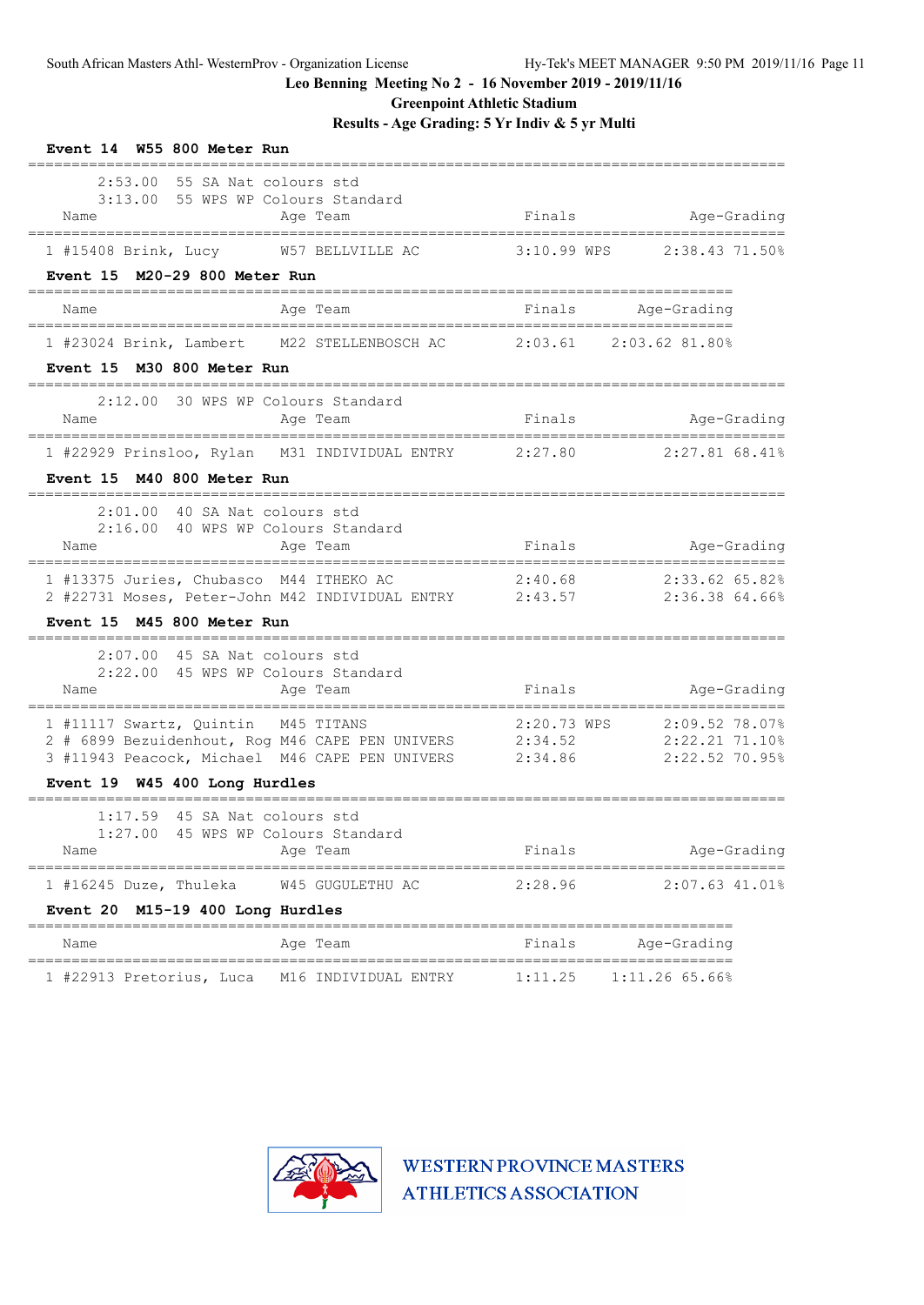**Greenpoint Athletic Stadium**

**Results - Age Grading: 5 Yr Indiv & 5 yr Multi**

| Event 21 W15-19 Discus Throw                                                                                       |          |        |                                           |
|--------------------------------------------------------------------------------------------------------------------|----------|--------|-------------------------------------------|
| Name                                                                                                               | Age Team | Finals | Age-Grading                               |
| 1 # 26 Smit, Kayla M18 BELLVILLE AC 22.64m 22.64m 29.48%<br>Event 21 W30 Discus Throw                              |          |        |                                           |
|                                                                                                                    |          |        |                                           |
| 27.00m 30 WPS WP Colours Standard<br>Name                                                                          | Age Team |        | Finals Age-Grading                        |
| 1 #13007 La Grange, Rachel W31 BELLVILLE AC                                                                        |          |        | 20.85m 20.85m 27.15%                      |
| Event 21 W35 Discus Throw                                                                                          |          |        |                                           |
| 33.50m 35 SA Nat colours std<br>26.10m 35 WPS WP Colours Standard                                                  |          |        |                                           |
| Name                                                                                                               | Age Team |        | Finals Age-Grading                        |
| 1 #15574 Van Deventer, Hes W37 BELLVILLE AC<br>2 # 9466 Compion, Maria W38 CAPE MULTI-SPORT 24.27m                 |          |        | 27.44m WPS 28.44m 37.05%<br>25.16m 32.77% |
| Event 21 W40 Discus Throw                                                                                          |          |        |                                           |
| 32.85m 40 SA Nat colours std<br>25.60m 40 WPS WP Colours Standard                                                  |          |        |                                           |
| Name                                                                                                               | Age Team |        | Finals Mage-Grading                       |
| 1 # 118 Kruger, Sanet W43 BELLVILLE AC 28.19m WPS 31.43m 40.93%<br>2 # 104 Carolus, Carmen W42 BELLVILLE AC 16.05m |          |        | 17.89m 23.30%                             |
| Event 21 W45 Discus Throw                                                                                          |          |        |                                           |
| 29.50m 45 SA Nat colours std<br>23.00m 45 WPS WP Colours Standard                                                  |          |        |                                           |
| Name                                                                                                               | Age Team |        | Finals Age-Grading                        |
| 1 #16138 Louw, Annelize 6 M45 CAPE MULTI-SPORT 18.28m 22.04m 28.70%                                                |          |        |                                           |
| Event 21 W55 Discus Throw                                                                                          |          |        |                                           |
| 55 SA Nat colours std<br>25.50m<br>19.90m 55 WPS WP Colours Standard                                               |          |        |                                           |
| Name                                                                                                               | Age Team | Finals | Age-Grading                               |
| 1 # 136 Smith, Jackie W56 BOLMA                                                                                    |          |        | 27.38m SA 39.44m 51.36%                   |
| W60 Discus Throw<br>Event 21                                                                                       |          |        |                                           |
| 23.80m 60 SA Nat colours std                                                                                       |          |        |                                           |
| 18.60m 60 WPS WP Colours Standard<br>Name                                                                          | Age Team | Finals | Age-Grading                               |
| ==================================<br>1 # 9935 Dramat, Farieda W60 TYGERBERG AC                                    |          | 18.24m | 29.11m 37.91%                             |

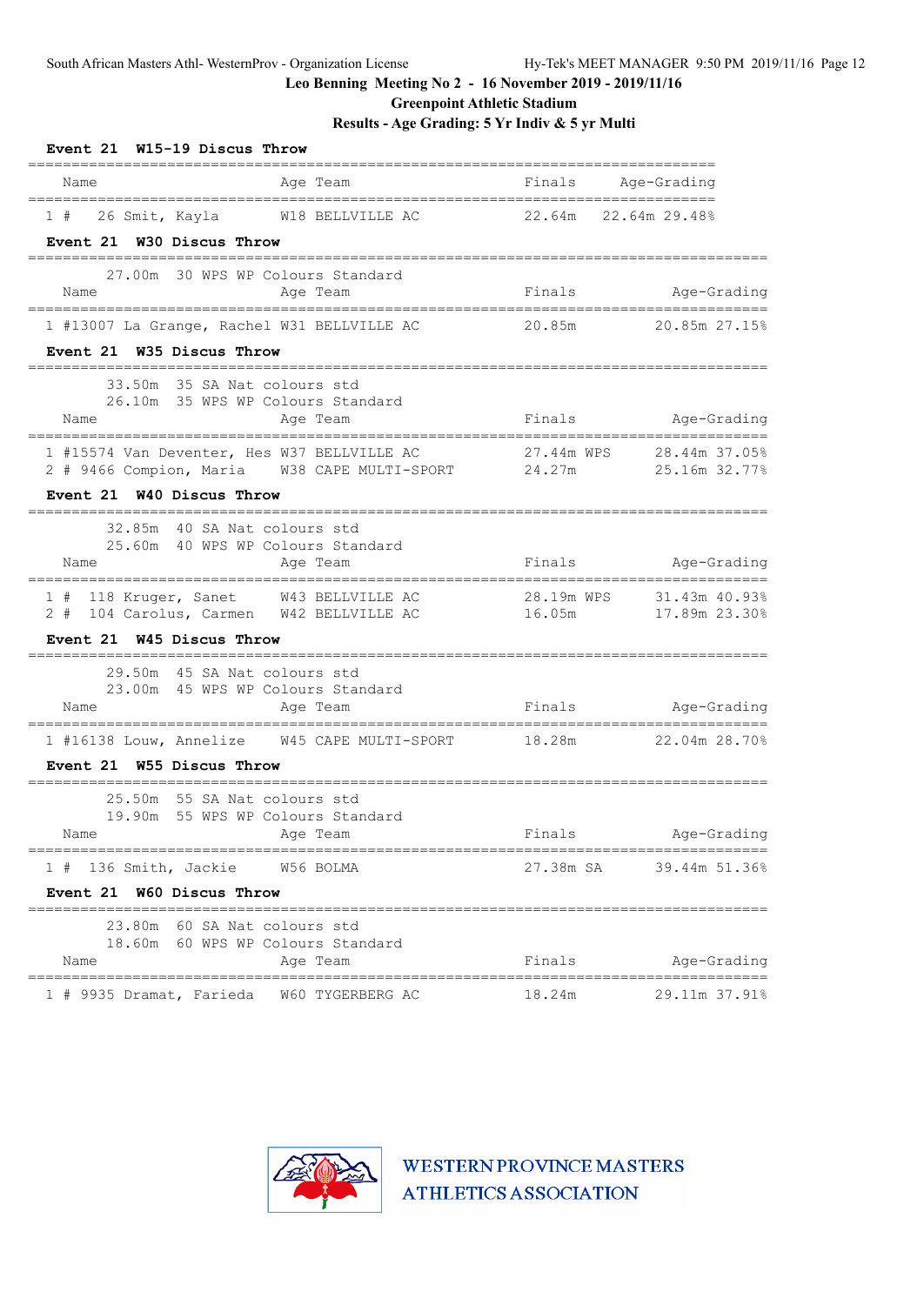**Greenpoint Athletic Stadium**

**Results - Age Grading: 5 Yr Indiv & 5 yr Multi**

| Event 21 W65 Discus Throw<br>-------                                                                                                                   |                      |                                                            |
|--------------------------------------------------------------------------------------------------------------------------------------------------------|----------------------|------------------------------------------------------------|
| 21.00m 65 SA Nat colours std<br>16.40m 65 WPS WP Colours Standard<br>Name<br>Age Team                                                                  | Finals               | Age-Grading                                                |
| 1 # 9046 Erasmus, Zelda W67 BELLVILLE AC<br>2 # 954 Griesel, Ronel W66 BOLMA<br>3 #11112 Du Toit, Aletta W68 BELLVILLE AC<br>Event 21 W70 Discus Throw | 14.95m<br>12.42m     | 18.95m WPS 33.97m 44.23%<br>26.80m 34.90%<br>22.26m 28.99% |
| ______________________________<br>19.00m 70 SA Nat colours std<br>14.80m 70 WPS WP Colours Standard<br>Age Team<br>Name                                | Finals               | Age-Grading                                                |
| -- #11111 Grobbelaar, Elize W74 BELLVILLE AC                                                                                                           | ND                   |                                                            |
| Event 22 M15-19 Discus Throw                                                                                                                           |                      |                                                            |
| Age Team<br>Name                                                                                                                                       | Finals Age-Grading   |                                                            |
| 1 # 218 Olivier, Jaunu M18 PAARL AC                                                                                                                    |                      | 40.67m  40.67m 54.90%                                      |
| Event 22 M20-29 Discus Throw                                                                                                                           |                      |                                                            |
| Age Team<br>Name                                                                                                                                       | Finals Age-Grading   |                                                            |
| 1 # 897 Van Rensburg, Lle M22 PAARL AC<br>Event 22 M30 Discus Throw                                                                                    | 38.06m 38.06m 51.38% |                                                            |
| 33.00m 30 WPS WP Colours Standard<br>Name<br>Age Team                                                                                                  | Finals               | Age-Grading                                                |
| 1 #16794 Theron, Barend M31 LWANDLE ATH CLUB<br>Event 22 M35 Discus Throw<br>=================================                                         | 31.90m               | 31.90m 43.06%                                              |
| 41.00m 35 SA Nat colours std<br>32.00m 35 WPS WP Colours Standard<br>Age Team<br>Name                                                                  | Finals               | Age-Grading                                                |
| =====================================<br>1 # 4342 Wiener, Shukri M37 PINELANDS AC                                                                      |                      | 38.21m WPS 38.75m 52.31%                                   |
| Event 22 M40 Discus Throw                                                                                                                              |                      |                                                            |
| 40.17m 40 SA Nat colours std<br>31.30m 40 WPS WP Colours Standard<br>Age Team<br>Name                                                                  | Finals               | Age-Grading                                                |
| 1 #13288 Lewies, Daniel<br>M40 BELLVILLE AC<br>2 #13375 Juries, Chubasco M44 ITHEKO AC                                                                 | 28.83m<br>16.47m     | 31.75m 42.86%<br>18.14m 24.49%                             |

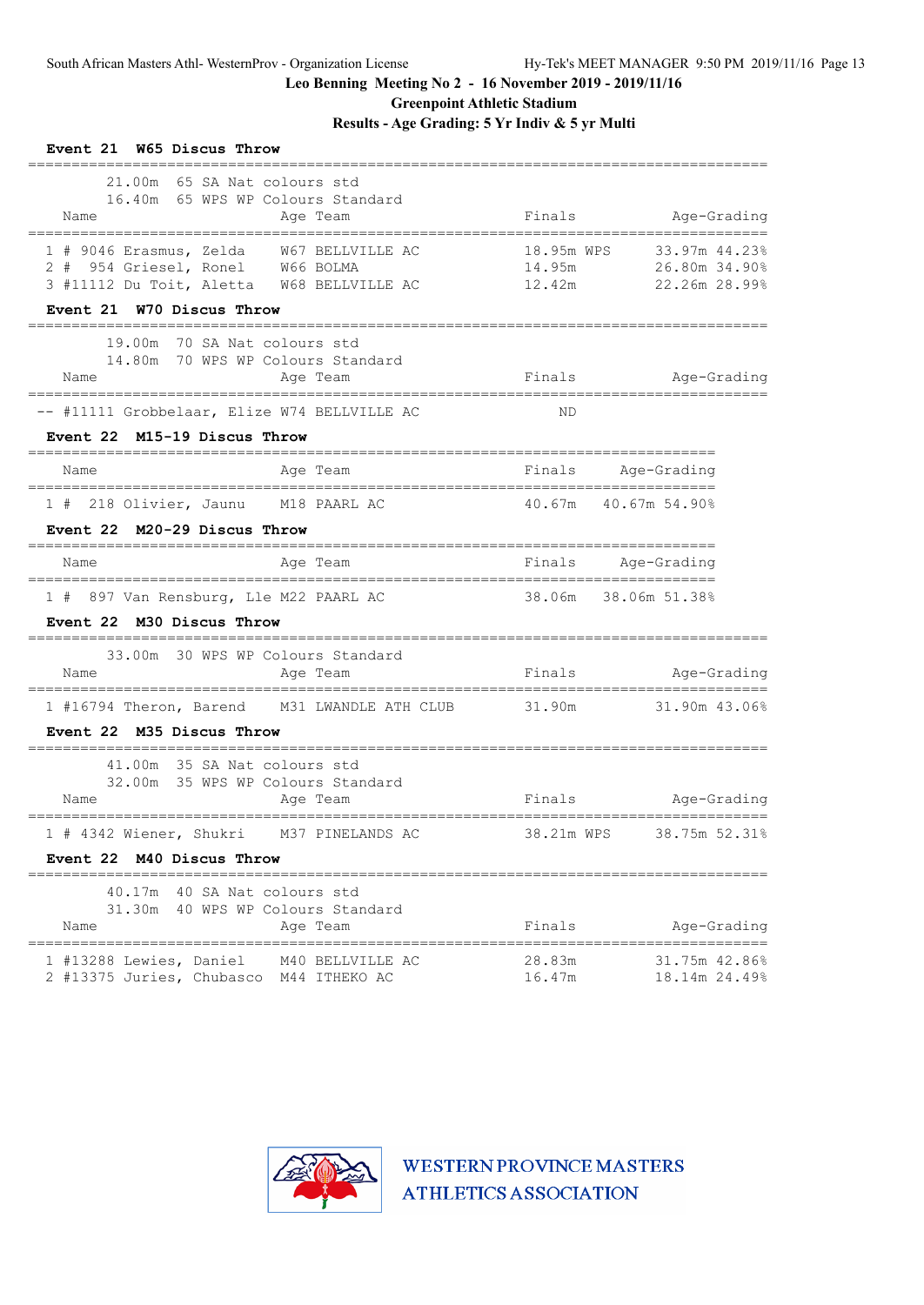**Greenpoint Athletic Stadium**

**Results - Age Grading: 5 Yr Indiv & 5 yr Multi**

| Event 22 M45 Discus Throw                                                                |                                   |                                                     |
|------------------------------------------------------------------------------------------|-----------------------------------|-----------------------------------------------------|
| 38.08m<br>45 SA Nat colours std<br>30.00m 45 WPS WP Colours Standard<br>Name<br>Age Team | Finals                            | Age-Grading                                         |
| 1 # 8063 Tregonning, Carde M48 HEWAT ATH CLUB                                            | 17.64m                            | 21.25m 28.69%                                       |
| Event 22 M50 Discus Throw<br>=========                                                   | ================================= |                                                     |
| 43.92m 50 SA Nat colours std                                                             |                                   |                                                     |
| 34.50m 50 WPS WP Colours Standard<br>Age Team<br>Name                                    | Finals                            | Age-Grading                                         |
| 1 #16793 Van der Walt, Ste M51 LWANDLE ATH CLUB                                          | 20.01m                            | 20.44m 27.60%                                       |
| Event 22 M55 Discus Throw                                                                |                                   |                                                     |
| 40.34m 55 SA Nat colours std                                                             |                                   |                                                     |
| 31.50m 55 WPS WP Colours Standard<br>Name<br>Age Team                                    | Finals                            | Age-Grading                                         |
| 125 Primo, Derick M57 SA POLICE SER AC<br>1#                                             | 21.98m                            | 24.40m 32.94%                                       |
| Event 22 M65 Discus Throw                                                                |                                   |                                                     |
| 39.79m<br>65 SA Nat colours std                                                          |                                   |                                                     |
| 65 WPS WP Colours Standard<br>31.00m                                                     |                                   |                                                     |
| Name<br>Age Team                                                                         | Finals                            | Age-Grading                                         |
| 1 # 9047 Erasmus, Nick<br>M69 BELLVILLE AC                                               | 26.33m                            | 30.64m 41.36%                                       |
| 2 # 107 Carolus, John M66 BELLVILLE AC 22.41m<br>3 # 9934 Venter, Peet M69 TYGERBERG AC  | 19.65m                            | 26.07m 35.20%<br>22.86m 30.87%                      |
| Event 22 M70 Discus Throw                                                                |                                   |                                                     |
| 33.22m<br>70 SA Nat colours std                                                          |                                   |                                                     |
| 70 WPS WP Colours Standard<br>25.90m                                                     |                                   |                                                     |
| Name<br>Age Team                                                                         | Finals                            | Age-Grading                                         |
| 1 # 9048 Hough, Norman M72 BELLVILLE AC                                                  | 30.99m WPS                        | 39.60m 53.47%                                       |
| Event 22 M80 Discus Throw                                                                |                                   |                                                     |
| ==============================<br>22.00m 80 SA Nat colours std                           |                                   |                                                     |
| 17.20m 80 WPS WP Colours Standard<br>Name<br>Age Team                                    | Finals                            | Age-Grading                                         |
|                                                                                          |                                   |                                                     |
| 1 # 4480 Johnston, Steve M80 PINELANDS AC<br>2 # 459 Muller, John<br>M82 WHALERS AC      |                                   | 23.39m SA 38.45m 51.91%<br>20.42m WPS 33.57m 45.32% |
| Event 23 W20-29 100 Meter Dash                                                           |                                   |                                                     |
| Name<br>Age Team                                                                         | Finals Wind                       | Age-Grading H#                                      |
| ===================<br>W29 SA DEFENCE FORCE AC<br>1 # 7826 Kalenga, Luisa                | ----------------<br>$13.71 - 1.8$ | =================<br>13.72 76.51% 3                 |

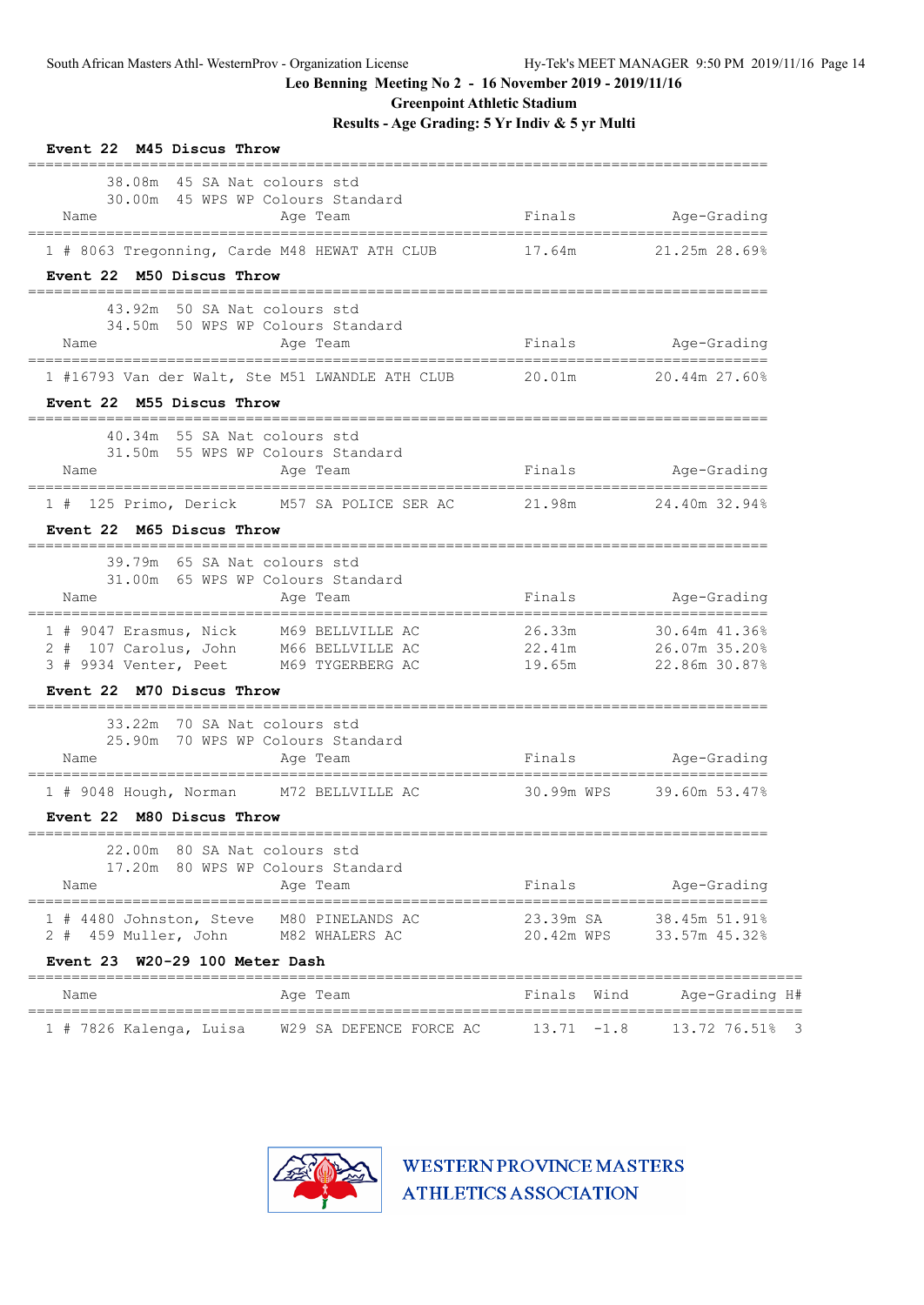**Greenpoint Athletic Stadium**

**Results - Age Grading: 5 Yr Indiv & 5 yr Multi**

| Event 23 W20-29 100 Meter Dash                                                        |               |      |                    |
|---------------------------------------------------------------------------------------|---------------|------|--------------------|
| 2 #10552 Yaze, Zandile W20 UNIVERSITY OF CA                                           | $13.76 - 1.8$ |      | 13.77 76.24% 3     |
| 3 #10556 Mbonambi, Zanegug W21 UNIVERSITY OF CA                                       | $13.97 - 1.8$ |      | 13.98 75.09% 3     |
| Event 23 W40 100 Meter Dash                                                           |               |      |                    |
| 13.47 40 SA Nat colours std                                                           |               |      |                    |
| 14.80 40 WPS WP Colours Standard                                                      |               |      |                    |
| Name<br>Age Team                                                                      | Finals        | Wind | Age-Grading        |
| 1 #55627 Sutton, Natasha W42 INDIVIDUAL ENTRY 15.11                                   |               | 0.9  | 14.43 72.73%       |
| 2 #15199 Petersen, Fadwah W40 ITHEKO AC                                               | 15.65         |      | $0.9$ 14.95 70.22% |
| Event 23 W45 100 Meter Dash                                                           |               |      |                    |
| 13.83 45 SA Nat colours std                                                           |               |      |                    |
| 15.30 45 WPS WP Colours Standard                                                      |               |      |                    |
| Age Team<br>Name                                                                      | Finals        |      | Wind Age-Grading   |
| 1 #12476 Tregonning, Rushd W45 HEWAT ATH CLUB 14.26 WPS 0.9 13.12 80.01%              |               |      |                    |
| 2 # 7222 Figland, Beverley W49 UNIVERSITY WESTE 14.83 WPS 0.9 13.64 76.94%            |               |      |                    |
| Event 23 W50 100 Meter Dash                                                           |               |      |                    |
| =============================<br>14.40 50 SA Nat colours std                          |               |      |                    |
| 16.10 50 WPS WP Colours Standard                                                      |               |      |                    |
| Age Team<br>Name                                                                      | Finals        |      | Wind Age-Grading   |
| 1 # 4204 Moodley, Sumanthr W51 PINELANDS AC                                           | 19.07         | 0.9  | 16.87 62.19%       |
| Event 23 W55 100 Meter Dash                                                           |               |      |                    |
| =====================================<br>14.89 55 SA Nat colours std                  |               |      |                    |
| 16.70 55 WPS WP Colours Standard                                                      |               |      |                    |
| Name<br>Age Team                                                                      | Finals        |      | Wind Age-Grading   |
| 1 # 957 Spang, Rika W59 SWD                                                           | 18.61         |      | $0.9$ 15.81 66.36% |
| Event 23 W65 100 Meter Dash                                                           |               |      |                    |
| ====================================<br>==============<br>16.83 65 SA Nat colours std |               |      |                    |
| 18.80 65 WPS WP Colours Standard                                                      |               |      |                    |
| Name<br>Age Team                                                                      | Finals        |      | Wind Age-Grading   |
| $1$ # 1660 Riviera, Joy<br>W65 SPARTAN HARRIERS AC                                    | 19.75         | 0.9  | 15.39 68.20%       |
| Event 23 W80 100 Meter Dash                                                           |               |      |                    |
| 23.00 80 SA Nat colours std                                                           |               |      |                    |
| 25.70 80 WPS WP Colours Standard                                                      |               |      |                    |
| Age Team<br>Name                                                                      | Finals        | Wind | Age-Grading        |
| 1 #13729 Johnson, Maggie<br>W83 TYGERBERG AC                                          | 21.66 SA      | 0.9  | 13.91 75.44%       |

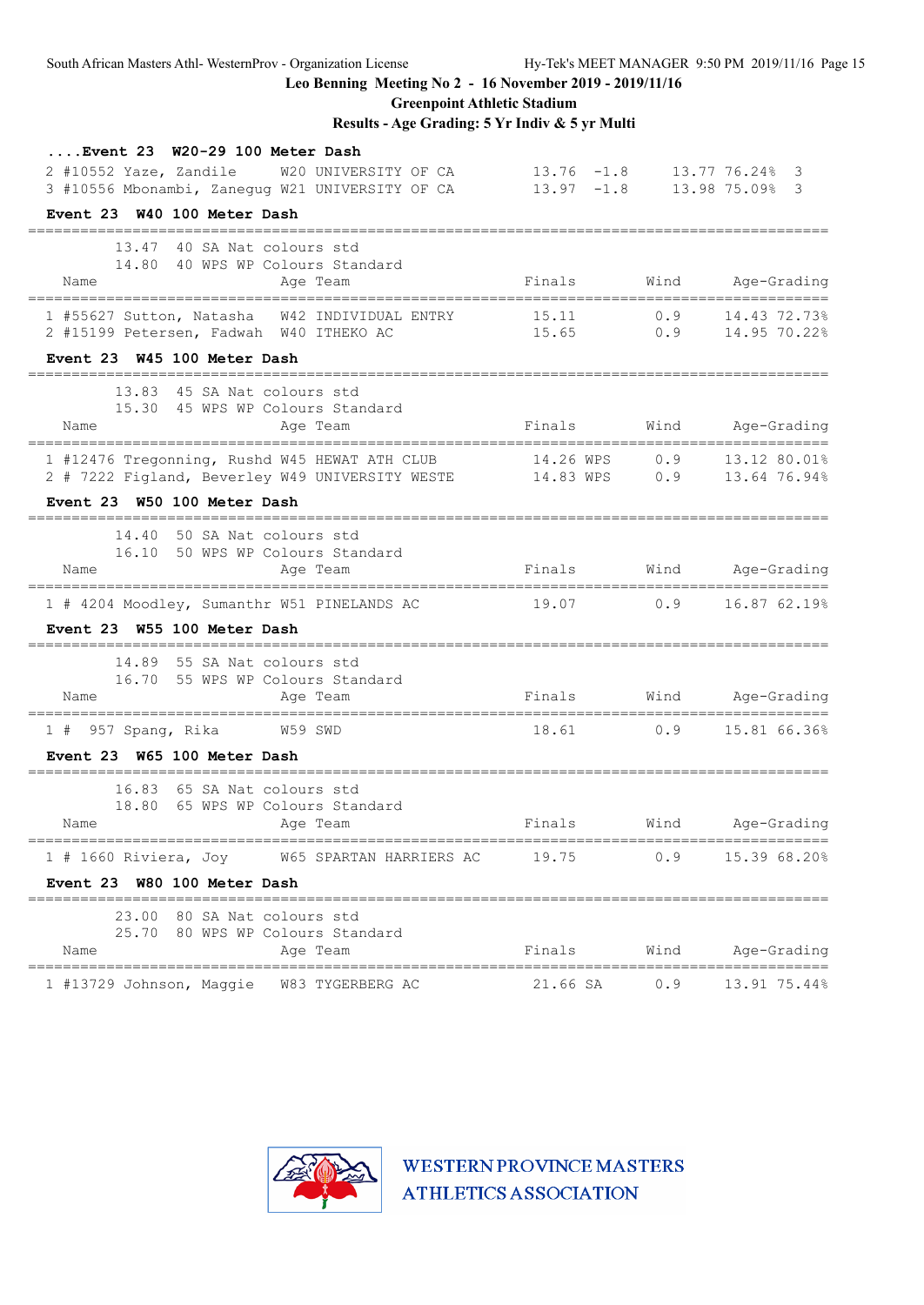**Greenpoint Athletic Stadium**

# **Results - Age Grading: 5 Yr Indiv & 5 yr Multi**

| Event 24 M12-19 100 Meter Dash                                                                                                                                                                                                                                                      |                                                                         |                                                |                                                                                                          |                       |  |
|-------------------------------------------------------------------------------------------------------------------------------------------------------------------------------------------------------------------------------------------------------------------------------------|-------------------------------------------------------------------------|------------------------------------------------|----------------------------------------------------------------------------------------------------------|-----------------------|--|
| =====<br>=====================<br>Name<br>Age Team<br>=====================================                                                                                                                                                                                         | Finals Wind                                                             |                                                | Age-Grading H#                                                                                           |                       |  |
| 1 #21349 Salie, Imtiyaaz M15 INDIVIDUAL ENTRY<br>2 #20303 Petersen, Ameen M18 TITANS<br>3 #22683 Walker, Enrico M18 SPARTAN HARRIERS AC                                                                                                                                             | $12.19 - 2.0$<br>$12.90 - 2.0$<br>$14.61 - 2.0$                         |                                                | 12.20 80.31%<br>12.91 75.89%<br>14.62 67.01%                                                             | .5<br>5<br>5          |  |
| Event 24 M20-29 100 Meter Dash<br>___________________________                                                                                                                                                                                                                       |                                                                         |                                                |                                                                                                          |                       |  |
| Name<br>Age Team<br>=================================                                                                                                                                                                                                                               | Finals Wind<br>==================================                       |                                                | Age-Grading H#                                                                                           |                       |  |
| 1 #23018 Ismail, Yusuf<br>M25 UNIVERSITY WESTE<br>2 # 7282 Palmieri, Fabio M20 UNIVERSITY WESTE<br>3 #54508 Ewers, Joshua M23 ITHEKO AC<br>4 # 7254 Van der Merwe, Ke M24 ITHEKO AC<br>5 #22689 Walker, Jean-Paul M27 SPARTAN HARRIERS AC 14.04 -0.1<br>Event 24 M30 100 Meter Dash | $10.96 - 0.1$<br>$11.14 - 0.1$<br>$11.23 - 0.1$<br>$11.59 - 0.1$        |                                                | 10.97 89.32%<br>11.15 87.88%<br>11.24 87.18%<br>11.60 84.47%<br>14.05 69.73%                             | 4<br>4<br>4<br>4<br>4 |  |
| 12.00 30 WPS WP Colours Standard<br>Name<br>Age Team                                                                                                                                                                                                                                | Finals                                                                  | Wind                                           |                                                                                                          | Age-Grading H#        |  |
| 1 #55658 Steenkamp, Theodo M30 EPMA<br>Event 24 M35 100 Meter Dash                                                                                                                                                                                                                  | 13.78                                                                   | 0.8                                            | 13.79 71.05% 3                                                                                           |                       |  |
| 11.34 35 SA Nat colours std<br>12.20<br>35 WPS WP Colours Standard<br>Name<br>Age Team                                                                                                                                                                                              | Finals                                                                  | Wind                                           |                                                                                                          | Age-Grading H#        |  |
| 1 # 7055 Le Grange, Jacobu M39 BELLVILLE AC                                                                                                                                                                                                                                         | 12.76                                                                   | 0.8                                            | 12.60 77.74% 3                                                                                           |                       |  |
| Event 24 M40 100 Meter Dash                                                                                                                                                                                                                                                         |                                                                         |                                                |                                                                                                          |                       |  |
| 11.70<br>40 SA Nat colours std<br>12.60<br>40 WPS WP Colours Standard<br>Name<br>Age Team                                                                                                                                                                                           | Finals                                                                  | Wind                                           |                                                                                                          | Age-Grading H#        |  |
| M44 CAPE MULTI-SPORT<br>1 #16137 Louw, Pieter<br>2 #23017 Marquard, Eugene M42 TITANS<br>3 # 2839 Roopnarain, Junai M40 STRAND AC<br>Event 24 M45 100 Meter Dash                                                                                                                    | 13.73<br>13.99<br>15.12                                                 | 0.8<br>0.8<br>0.8                              | 13.16 74.44% 3<br>13.40 73.05% 3<br>14.49 67.59% 3                                                       |                       |  |
|                                                                                                                                                                                                                                                                                     |                                                                         |                                                |                                                                                                          |                       |  |
| 12.05 45 SA Nat colours std<br>13.00 45 WPS WP Colours Standard<br>Age Team<br>Name                                                                                                                                                                                                 | Finals                                                                  | Wind                                           |                                                                                                          | Age-Grading H#        |  |
| 1 #15571 Cloete, John M48 BELLVILLE AC<br>2 #13836 Basson, Marius M47 ORANJERIVIER AK<br>3 # 1247 Solomons, Anthony M49 BOLMA<br>4 #17398 Vermeulen, Pieter M48 BELLVILLE AC<br>5 #55657 Hollenbach, Lione M48 EPMA<br>6 # 1630 Pelton, Rory<br>M46 SPARTAN HARRIERS AC             | 12.25 WPS<br>$12.58$ WPS $-1.2$<br>12.64 WPS<br>13.14<br>13.40<br>13.97 | $-1.2$<br>$-1.2$<br>$-1.2$<br>$-1.2$<br>$-1.2$ | 11.38 86.04% 2<br>11.69 83.78% 2<br>11.74 83.39% 2<br>12.21 80.21% 2<br>12.45 78.66% 2<br>12.98 75.45% 2 |                       |  |

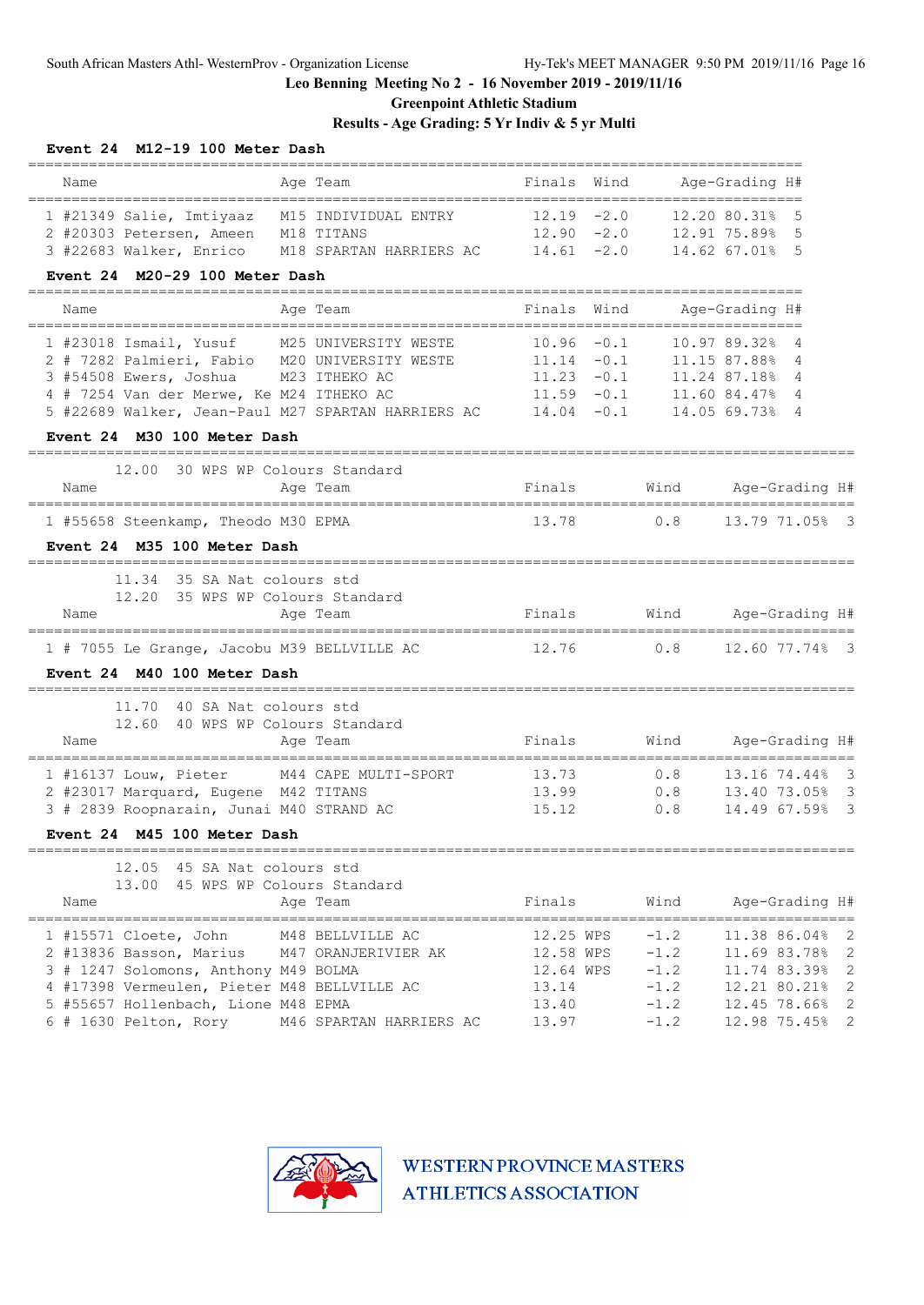**Greenpoint Athletic Stadium**

**Results - Age Grading: 5 Yr Indiv & 5 yr Multi**

| Event 24 M50 100 Meter Dash                                                                                                                                                                                                                       |                                           |                                                |                                                                              |             |
|---------------------------------------------------------------------------------------------------------------------------------------------------------------------------------------------------------------------------------------------------|-------------------------------------------|------------------------------------------------|------------------------------------------------------------------------------|-------------|
| 12.17<br>50 SA Nat colours std<br>50 WPS WP Colours Standard<br>13.40<br>Name<br>Age Team<br>-----------------                                                                                                                                    | Finals                                    | Wind                                           |                                                                              | Age-Grading |
| 1 # 7882 Christians, Alwyn M53 SA DEFENCE FORCE AC<br>2 # 6854 Van Zyl, Oloff M50 CAPE PEN UNIVERS<br>3 # 6869 Russell, Scott M51 CAPE PEN UNIVERS<br>4 #55677 Botha, Marthinus M51 INDIVIDUAL ENTRY<br>5 # 2142 Isaacs, Duncan<br>M51 NEDBANK WP | 13.43<br>13.68<br>13.87<br>14.31<br>15.72 | $-1.4$<br>$-1.4$<br>$-1.4$<br>$-1.4$<br>$-1.4$ | 12.09 81.01%<br>12.31 79.53%<br>12.48 78.44%<br>12.88 76.03%<br>14.15 69.21% |             |
| Event 24 M55 100 Meter Dash                                                                                                                                                                                                                       |                                           |                                                |                                                                              |             |
| 12.52<br>55 SA Nat colours std<br>14.00 55 WPS WP Colours Standard<br>Name<br>Age Team                                                                                                                                                            | Finals                                    |                                                | Wind Age-Grading                                                             |             |
| ===================================<br>1 # 1240 Ruiters, Denver M55 BOLMA                                                                                                                                                                         | $14.21 -1.4$                              |                                                | 12.37 79.17%                                                                 |             |
| Event 24 M65 100 Meter Dash                                                                                                                                                                                                                       |                                           |                                                |                                                                              |             |
| 13.73 65 SA Nat colours std<br>15.40 65 WPS WP Colours Standard<br>Name<br>Age Team                                                                                                                                                               | Finals                                    |                                                | Wind Age-Grading                                                             |             |
| 1 # 617 Deetlefs, Pietie M66 BOLMA<br>2 #21342 Windt, Johan M66 SWD<br>Event 25 W40 High Jump                                                                                                                                                     | $14.54$ WPS $-1.4$<br>15.44               | $-1.4$                                         | 11.80 83.01%<br>12.53 78.17%                                                 |             |
| --------------------<br>1.42m 40 SA Nat colours std<br>1.27m 40 WPS WP Colours Standard<br>Name<br>Age Team                                                                                                                                       | Finals                                    |                                                | Age-Grading                                                                  |             |
| 1 #16106 Genis, Tanya W40 TYGERBERG AC                                                                                                                                                                                                            | 1.20m                                     | ----------------<br>$1.32m$ 63.49%             |                                                                              |             |
| Event 25 W45 High Jump                                                                                                                                                                                                                            |                                           |                                                |                                                                              |             |
| 45 SA Nat colours std<br>1.36m<br>1.21m 45 WPS WP Colours Standard<br>Name<br>Age Team                                                                                                                                                            | Finals                                    | ===================                            | Age-Grading                                                                  |             |
| 1 # 6647 Lategan, Jill<br>W47 GOODWOOD HARRIERS                                                                                                                                                                                                   | 1.20m                                     |                                                | 1.39m 66.67%                                                                 |             |
| Event 25 W55 High Jump                                                                                                                                                                                                                            |                                           |                                                |                                                                              |             |
| 1.22m 55 SA Nat colours std<br>1.09m 55 WPS WP Colours Standard<br>Name<br>Age Team                                                                                                                                                               | Finals                                    |                                                | Age-Grading                                                                  |             |
| 1 #55659 Deetlefs, Suretha W55 INDIVIDUAL ENTRY                                                                                                                                                                                                   | 1.34m SA                                  |                                                | 1.73m 83.23%                                                                 |             |

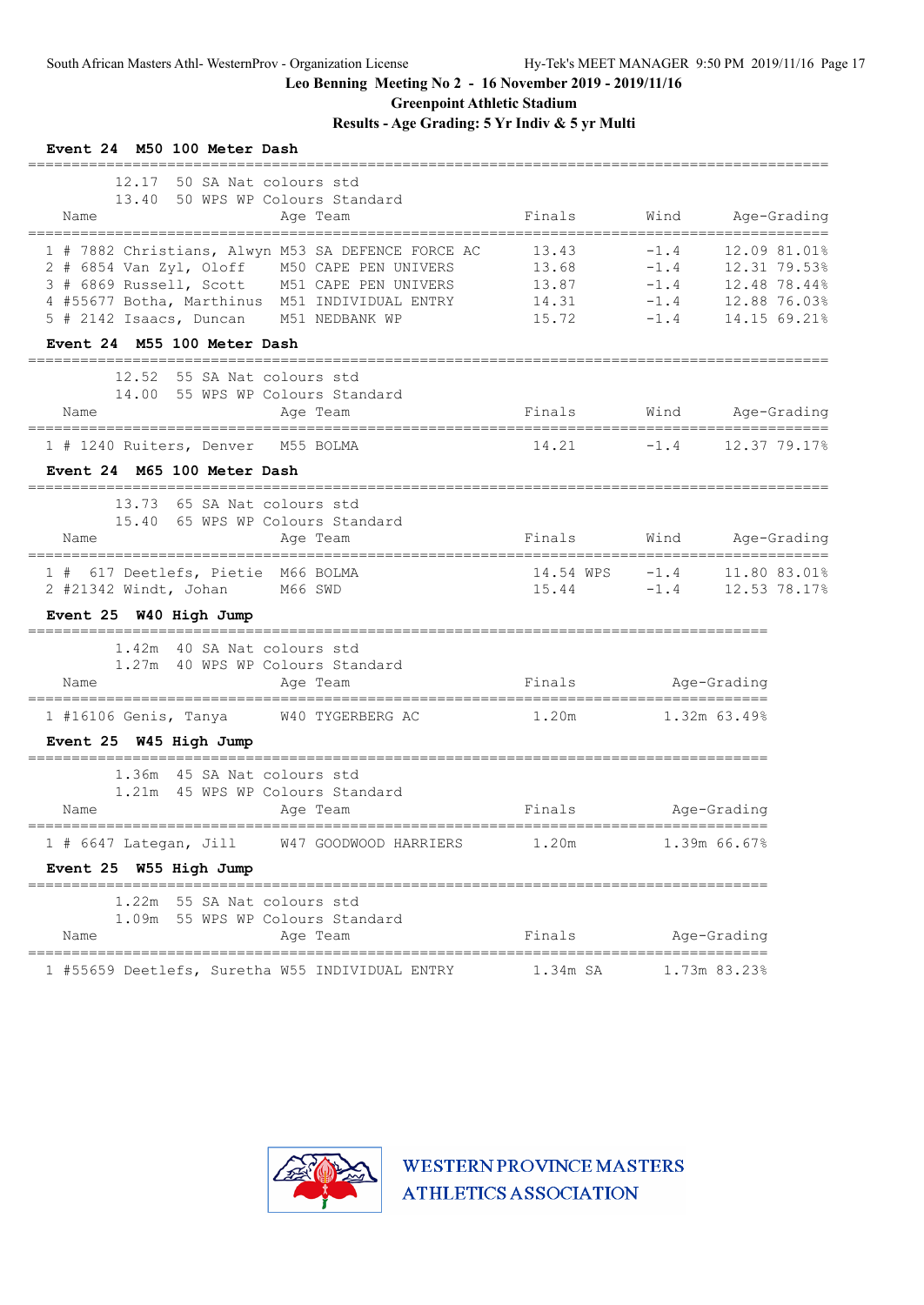**Greenpoint Athletic Stadium**

**Results - Age Grading: 5 Yr Indiv & 5 yr Multi**

| Event 26 M15-19 High Jump                                                                |                                                                         |                    |                                  |
|------------------------------------------------------------------------------------------|-------------------------------------------------------------------------|--------------------|----------------------------------|
| Name                                                                                     | Age Team                                                                | Finals             | Age-Grading                      |
| 1 #20308 Duckett, Caleb M17 TITANS<br>Event 26 M30 High Jump                             |                                                                         |                    | 1.49m 1.49m 60.82%               |
| Name                                                                                     | 1.68m 30 WPS WP Colours Standard<br>Age Team                            | Finals             | Age-Grading                      |
| 1 # 126 Rix, Andre M33 TITANS<br>Event 26 M40 High Jump                                  |                                                                         | 1.40m              | $1.40m$ 57.14%                   |
| 1.78m 40 SA Nat colours std<br>Name                                                      | 1.56m 40 WPS WP Colours Standard<br>Age Team                            | Finals             | Age-Grading                      |
| 2 #13375 Juries, Chubasco M44 ITHEKO AC                                                  | 1 #22731 Moses, Peter-John M42 INDIVIDUAL ENTRY                         | 1.31m<br>1.15m     | 1.37m 55.98%<br>1.20m 49.15%     |
| Event 26 M55 High Jump                                                                   |                                                                         |                    |                                  |
| 1.51m 55 SA Nat colours std<br>Name                                                      | 1.34m 55 WPS WP Colours Standard<br>Age Team                            |                    | Finals Age-Grading               |
|                                                                                          | 1 #13263 Van Daalen, Dirk M56 SA POLICE SER AC 1.34m WPS 1.64m 67.00%   |                    |                                  |
| Event 27 W30 1500 Meter Run                                                              |                                                                         |                    |                                  |
| Name<br>======================================                                           | 5:47.00 30 WPS WP Colours Standard<br>Age Team                          | Finals             | Age-Grading                      |
| 1 # 2234 Griffiths, Kobie W34 NEDBANK WP                                                 |                                                                         |                    | 4:48.36 WPS 4:48.37 80.62%       |
| Event 27 W35 1500 Meter Run                                                              |                                                                         |                    |                                  |
| $5:01.00$ 35 SA Nat colours std<br>Name                                                  | 5:52.00 35 WPS WP Colours Standard<br>Age Team                          | Finals             | Age-Grading                      |
| 1#<br>Event 27 W45 1500 Meter Run                                                        | 946 Du Plessis, Charl W38 VARSITY OLD BOYS AC                           | 5:54.41            | 5:49.88 66.44%                   |
| 5:13.00<br>Name                                                                          | 45 SA Nat colours std<br>6:06.00 45 WPS WP Colours Standard<br>Age Team | Finals             | Age-Grading                      |
| ====================================<br>1 #16245 Duze, Thuleka<br>2 # 1010 Viljoen, Ilze | =====================================<br>W45 GUGULETHU AC<br>W48 SWD    | 8:00.70<br>9:02.73 | 7:14.65 53.48%<br>8:10.74 47.37% |

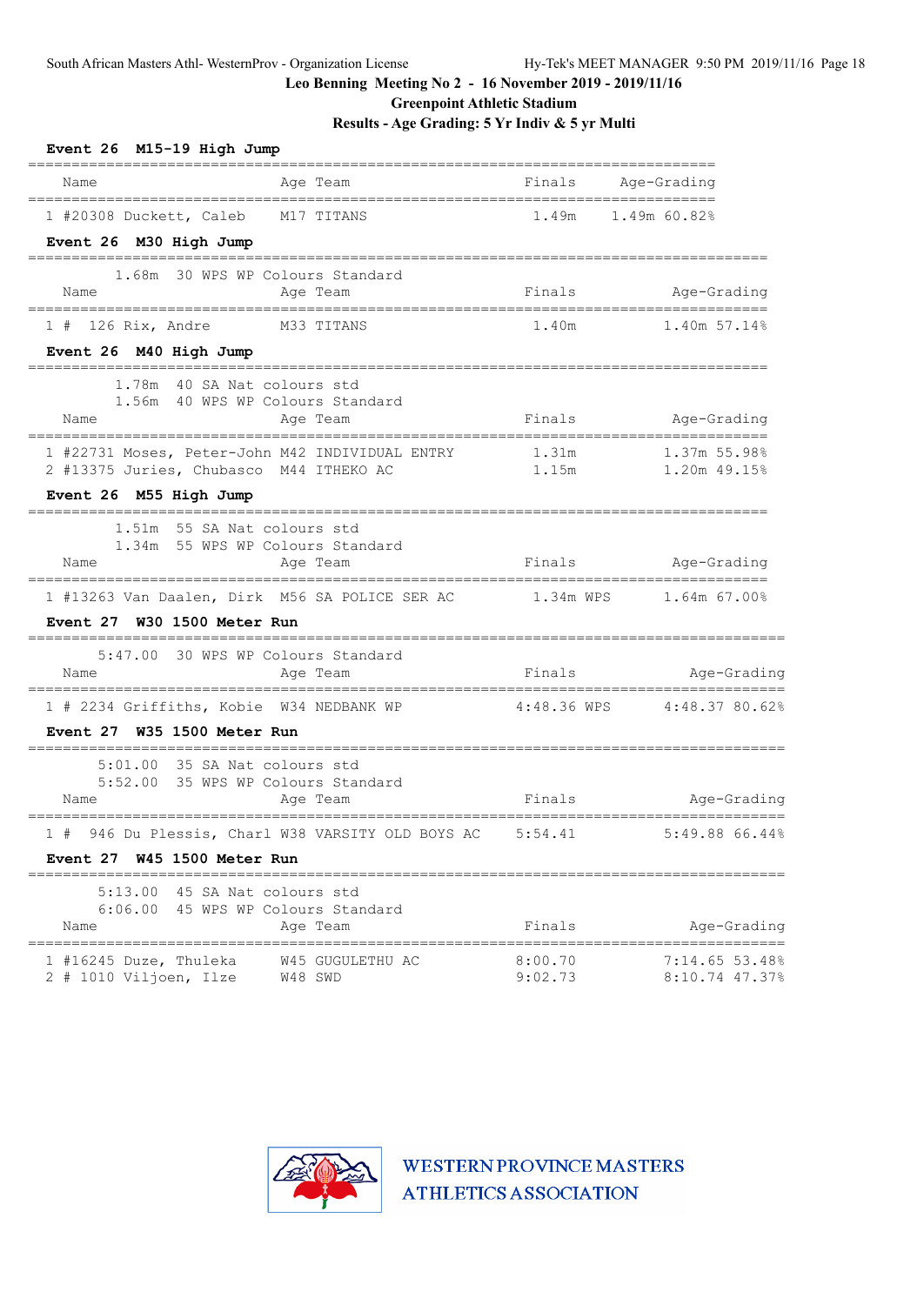**Greenpoint Athletic Stadium**

# **Results - Age Grading: 5 Yr Indiv & 5 yr Multi**

| Event 28 M12-19 1500 Meter Run                                                                                                                                                                      |                        |                                                                                   |
|-----------------------------------------------------------------------------------------------------------------------------------------------------------------------------------------------------|------------------------|-----------------------------------------------------------------------------------|
| Name<br>Age Team                                                                                                                                                                                    | Finals                 | Age-Grading                                                                       |
| 1 #20963 Arendse, Daniel M19 ATHLANTIC TRIATH<br>2 #20308 Duckett, Caleb M17 TITANS<br>3 #12354 Field, Jamie M18 ULTRA AC                                                                           | ===========<br>4:28.24 | ===========<br>4:28.25 76.80%<br>5:06.06 5:06.07 67.31%<br>5:16.02 5:16.03 65.19% |
| 4 # 22 Parker, Tashriq M19 ULTRA AC<br>5 #22913 Pretorius, Luca M16 INDIVIDUAL ENTRY 5:32.20                                                                                                        |                        | $5:17.54$ $5:17.55$ 64.87%<br>5:32.2162.018                                       |
| M20-29 1500 Meter Run<br><b>Event 28</b>                                                                                                                                                            |                        |                                                                                   |
| Age Team<br>Name                                                                                                                                                                                    |                        | Finals Age-Grading                                                                |
| 1 #21345 Van der Merwe, Br M20 INDIVIDUAL ENTRY 5:06.27<br>Event 28 M30 1500 Meter Run                                                                                                              |                        | 5:06.28 67.26%                                                                    |
|                                                                                                                                                                                                     |                        |                                                                                   |
| 4:34.00 30 WPS WP Colours Standard<br>Age Team<br>Name                                                                                                                                              | Finals                 | Age-Grading                                                                       |
| 1 #16369 Ockhuis, Garron M34 GOODWOOD HARRIERS 4:47.87                                                                                                                                              |                        | 4:47.88 71.56%                                                                    |
| Event 28 M40 1500 Meter Run                                                                                                                                                                         |                        |                                                                                   |
| 4:06.00 40 SA Nat colours std                                                                                                                                                                       |                        |                                                                                   |
| 4:48.00 40 WPS WP Colours Standard<br>Age Team<br>Name                                                                                                                                              | Finals                 | Age-Grading                                                                       |
| 1 # 7218 Sinclair, Quinton M43 UNIVERSITY WESTE 4:30.63 WPS 4:17.62 79.97%                                                                                                                          |                        |                                                                                   |
| M45 1500 Meter Run<br><b>Event 28</b>                                                                                                                                                               |                        |                                                                                   |
| 4:15.00 45 SA Nat colours std<br>4:58.00 45 WPS WP Colours Standard<br>Name<br>Age Team                                                                                                             | Finals                 | Age-Grading                                                                       |
| =====================================<br>1 #23031 Stanley, Chris M46 INDIVIDUAL ENTRY 4:41.66 WPS 4:17.02 80.15%<br>2 #12501 Bruiners, Hein M46 METROPOLITAN<br>3 #11117 Swartz, Quintin M45 TITANS | 5:15.08<br>5:54.50     | $4:47.52$ 71.65%<br>5:23.4963.688                                                 |
| Event 28 M50 1500 Meter Run                                                                                                                                                                         |                        |                                                                                   |
| 4:29.00 50 SA Nat colours std<br>5:15.00 50 WPS WP Colours Standard<br>Name<br>Age Team                                                                                                             | Finals                 | Age-Grading                                                                       |
| 1 #13867 McCree, Edward M50 HEWAT ATH CLUB 6:30.44                                                                                                                                                  |                        | 5:40.9060.43%                                                                     |
| Event 29 W45 400 Meter Dash                                                                                                                                                                         |                        |                                                                                   |
| $1:06.50$ 45 SA Nat colours std                                                                                                                                                                     |                        |                                                                                   |
| 1:15.00 45 WPS WP Colours Standard<br>Name<br>Age Team                                                                                                                                              | Finals                 | Age-Grading                                                                       |
| 1 #12476 Tregonning, Rushd W45 HEWAT ATH CLUB                                                                                                                                                       | 1:20.33                | $1:12.17$ 65.97%                                                                  |

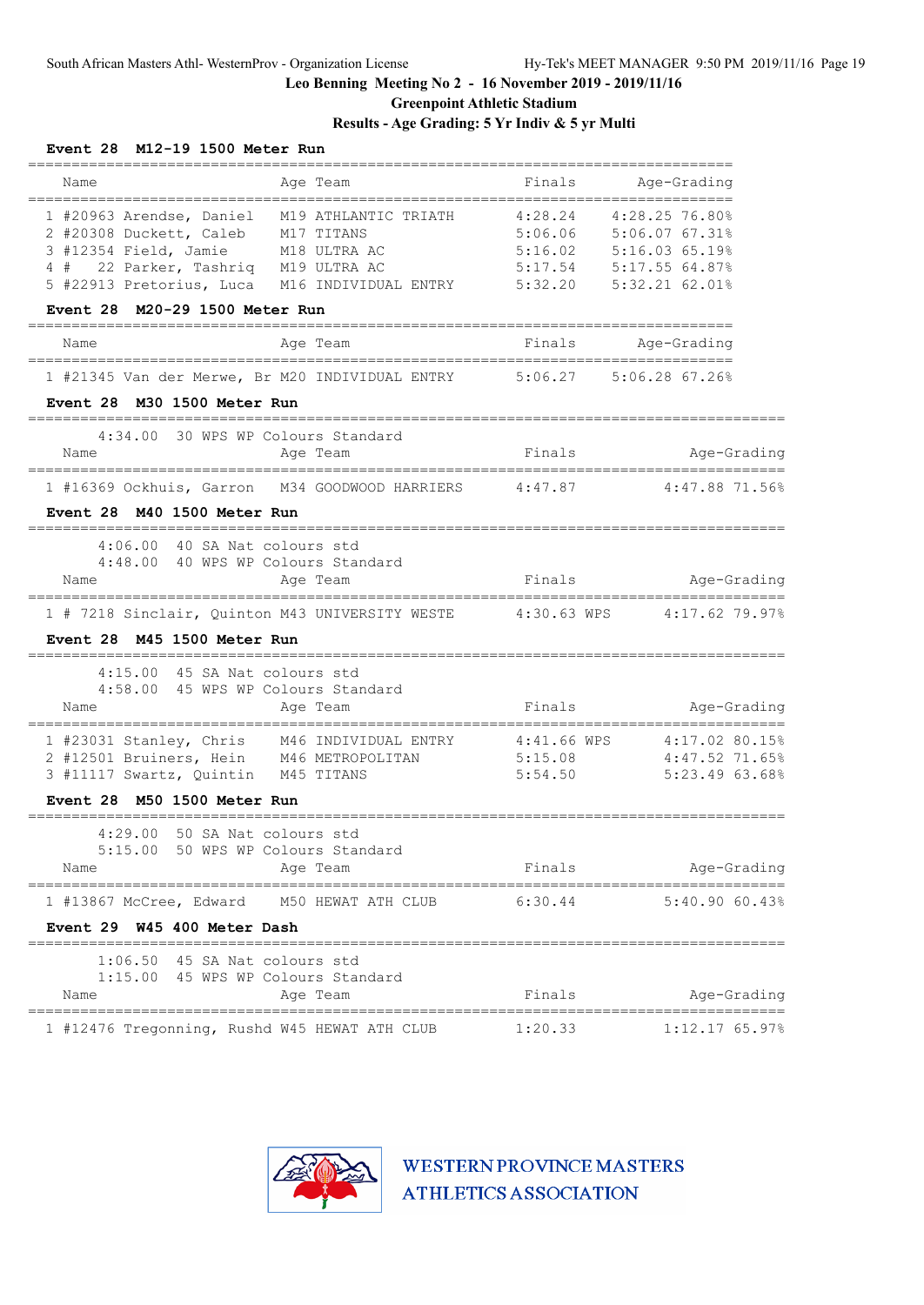**Greenpoint Athletic Stadium**

**Results - Age Grading: 5 Yr Indiv & 5 yr Multi**

| Event 29 W50 400 Meter Dash                                                                                                                                                       |                        |                                                                    |
|-----------------------------------------------------------------------------------------------------------------------------------------------------------------------------------|------------------------|--------------------------------------------------------------------|
| $1:09.52$ 50 SA Nat colours std<br>1:18.00 50 WPS WP Colours Standard<br>Name<br>Age Team<br>=============-----------                                                             | Finals                 | Age-Grading                                                        |
| 1 # 4204 Moodley, Sumanthr W51 PINELANDS AC<br>Event 29 W55 400 Meter Dash                                                                                                        | 1:32.12                | $1:19.00\,$ 60.26%                                                 |
| 55 SA Nat colours std<br>1:14.70<br>1:22.00 55 WPS WP Colours Standard<br>Name<br>Age Team                                                                                        |                        | Finals Mage-Grading                                                |
| 1 # 957 Spang, Rika W59 SWD                                                                                                                                                       | 1:34.43                | $1:17.13$ 61.72%                                                   |
| Event 30 M20-29 400 Meter Dash                                                                                                                                                    |                        | ================                                                   |
| Age Team<br>Name                                                                                                                                                                  | Finals                 | Age-Grading                                                        |
| 1 # 7254 Van der Merwe, Ke M24 ITHEKO AC<br>2 #14503 Fillies, Jesse M22 ITHEKO AC<br>3 #23024 Brink, Lambert M22 STELLENBOSCH AC 52.99<br>4 #23105 Kohl, Dominge M21 BELLVILLE AC | 51.90<br>54.24         | 51.91 83.20%<br>52.11 52.12 82.86%<br>53.00 81.49%<br>54.25 79.61% |
| Event 30 M30 400 Meter Dash                                                                                                                                                       |                        |                                                                    |
| 56.00 30 WPS WP Colours Standard<br>Name<br>Age Team                                                                                                                              | Finals                 | Age-Grading H#<br>===============================                  |
| 1 #23069 Simpson, Kofi M33 STELLENBOSCH UNI AC 1:17.39<br>Event 30 M35 400 Meter Dash                                                                                             |                        | $1:17.40$ 55.80% 2                                                 |
| 51.00 35 SA Nat colours std<br>57.00 35 WPS WP Colours Standard<br>Name<br>Age Team                                                                                               |                        | Finals Mage-Grading H#                                             |
| 1 #16060 Sethibang, Kabelo M37 SA POLICE SER AC 55.21 WPS 53.30 81.02% 2                                                                                                          |                        |                                                                    |
| Event 30 M40 400 Meter Dash                                                                                                                                                       |                        |                                                                    |
| 52.41 40 SA Nat colours std<br>58.00 40 WPS WP Colours Standard<br>Age Team<br>Name                                                                                               | Finals                 | Age-Grading H#                                                     |
| 1 #16137 Louw, Pieter<br>M44 CAPE MULTI-SPORT                                                                                                                                     | 1:11.83                | $1:07.19$ 64.26% 3                                                 |
| Event 30 M45 400 Meter Dash                                                                                                                                                       |                        |                                                                    |
| 54.44 45 SA Nat colours std<br>1:00.00 45 WPS WP Colours Standard<br>Age Team<br>Name                                                                                             | Finals                 | Age-Grading H#                                                     |
| 1 #13836 Basson, Marius M47 ORANJERIVIER AK<br>2 # 1261 Fortuin, Maurice M49 BOLMA                                                                                                | 57.54 WPS<br>59.71 WPS | 52.10 82.88% 3<br>54.07 79.87% 4                                   |

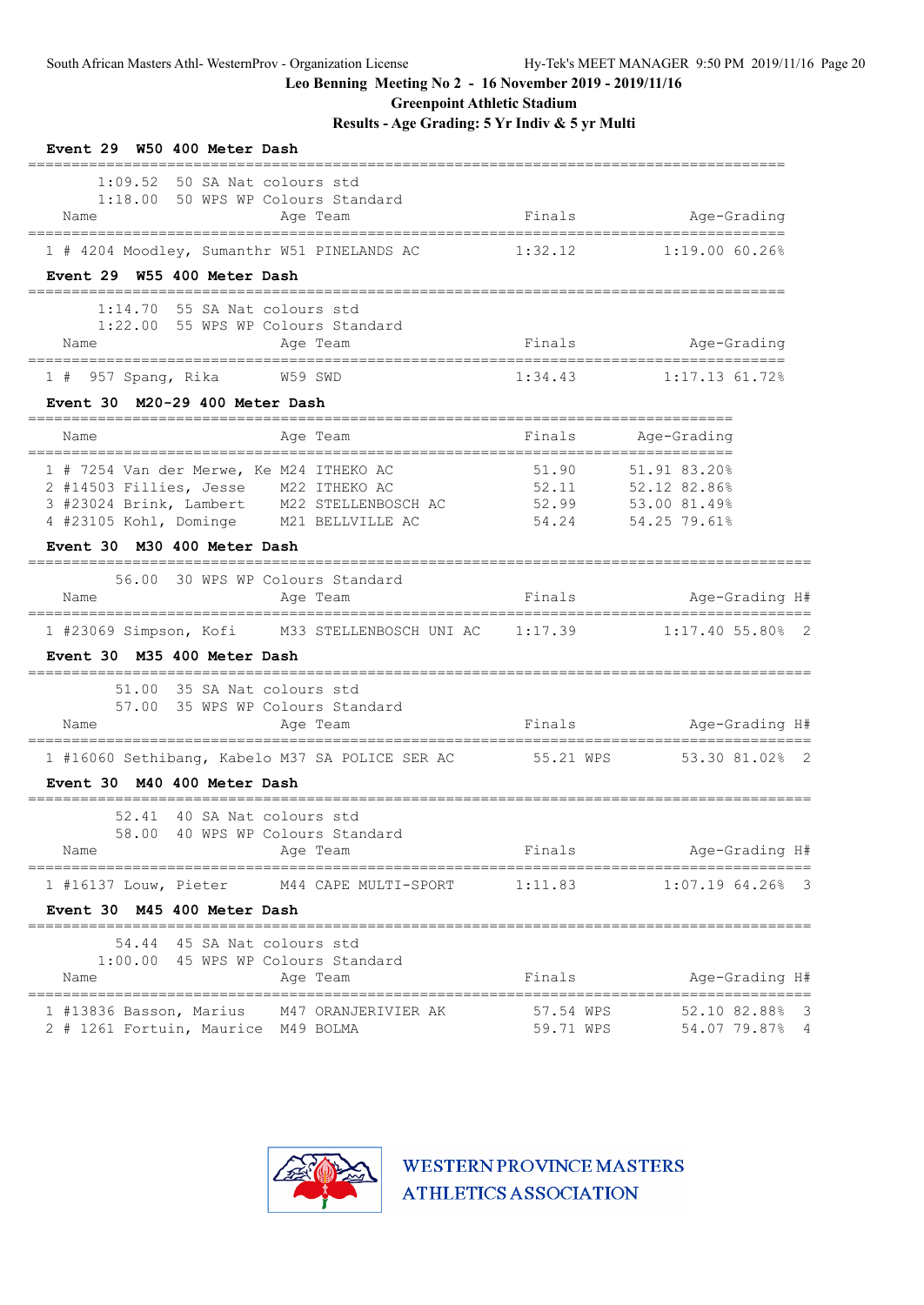**Greenpoint Athletic Stadium**

**Results - Age Grading: 5 Yr Indiv & 5 yr Multi**

| Event 30 M45 400 Meter Dash                                                                                                                  |                    |                                |  |
|----------------------------------------------------------------------------------------------------------------------------------------------|--------------------|--------------------------------|--|
| 3 # 1247 Solomons, Anthony M49 BOLMA<br>1:02.90<br>4 # 1630 Pelton, Rory M46 SPARTAN HARRIERS AC 1:05.11 58.96 73.25% 3                      |                    | $56.9575.82$ $3$               |  |
| Event 30 M50 400 Meter Dash                                                                                                                  |                    |                                |  |
| 56.36 50 SA Nat colours std                                                                                                                  |                    |                                |  |
| 1:02.00 50 WPS WP Colours Standard<br>Name<br>Age Team                                                                                       |                    | Finals Mge-Grading H#          |  |
| 1 # 6854 Van Zyl, Oloff M50 CAPE PEN UNIVERS 59.51 WPS 52.10 82.89% 4<br>2 # 6869 Russell, Scott M51 CAPE PEN UNIVERS 1:03.87 55.92 77.24% 4 |                    |                                |  |
| Event 30 M55 400 Meter Dash                                                                                                                  |                    |                                |  |
| 58.13 55 SA Nat colours std<br>1:05.00 55 WPS WP Colours Standard<br>Name<br>Age Team                                                        |                    | Finals Mage-Grading H#         |  |
| 1 # 6892 Green, Garry M55 CAPE PEN UNIVERS 1:04.17 WPS 54.25 79.60% 4                                                                        |                    |                                |  |
| Event 30 M65 400 Meter Dash                                                                                                                  |                    |                                |  |
| $1:05.36$ 65 SA Nat colours std<br>1:13.00 65 WPS WP Colours Standard<br>Name<br>Age Team                                                    |                    | Finals Mge-Grading H#          |  |
| 1 #21342 Windt, Johan M66 SWD                                                                                                                |                    | $1:11.00$ WPS $55.64$ 77.61% 4 |  |
| Event 31 W15-19 Javelin Throw                                                                                                                |                    |                                |  |
| Name<br>Age Team                                                                                                                             | Finals Age-Grading |                                |  |
| 1 # 26 Smit, Kayla M18 BELLVILLE AC 31.50m 31.50m 43.15%                                                                                     |                    |                                |  |
| Event 31 W30 Javelin Throw                                                                                                                   |                    |                                |  |
| 26.00m 30 WPS WP Colours Standard<br>Name<br>Age Team                                                                                        |                    | Finals Mge-Grading             |  |
| =======================<br>1 #13007 La Grange, Rachel W31 BELLVILLE AC 30.04m WPS 30.04m 41.15%                                              |                    |                                |  |
| Event 31 W35 Javelin Throw                                                                                                                   |                    |                                |  |
| 31.53m 35 SA Nat colours std<br>24.50m 35 WPS WP Colours Standard<br>Name<br>Age Team                                                        | Finals             | Age-Grading                    |  |
| 1 #15574 Van Deventer, Hes W37 BELLVILLE AC                                                                                                  | 23.11m             | 24.54m 33.62%                  |  |

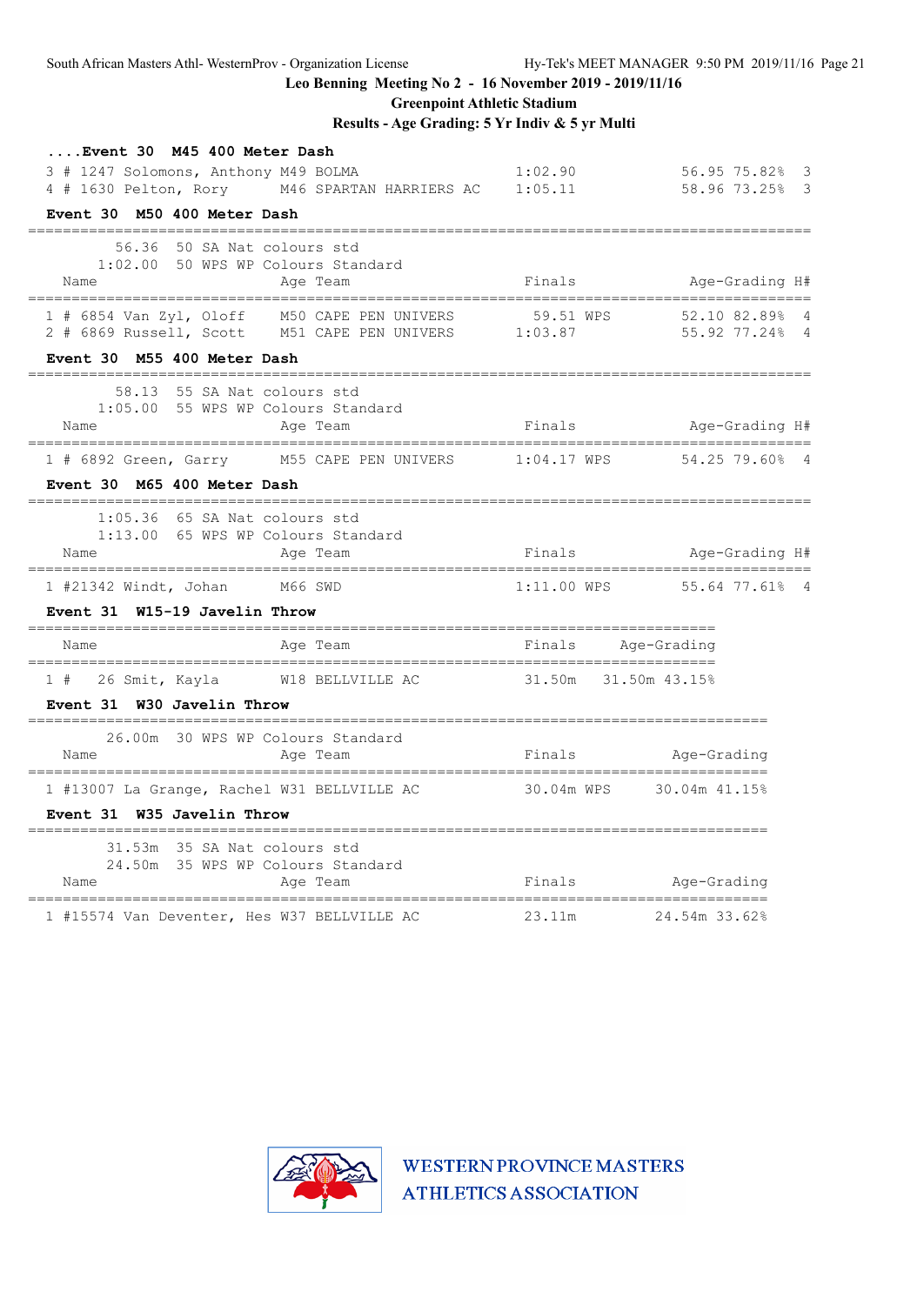**Greenpoint Athletic Stadium**

**Results - Age Grading: 5 Yr Indiv & 5 yr Multi**

| Event 31 W40 Javelin Throw                                                              |                                               |                      |                                |
|-----------------------------------------------------------------------------------------|-----------------------------------------------|----------------------|--------------------------------|
| 29.26m<br>40 SA Nat colours std<br>22.80m 40 WPS WP Colours Standard<br>Name            | Age Team                                      | Finals               | Age-Grading                    |
| 104 Carolus, Carmen W42 BELLVILLE AC<br>1#<br>2 # 118 Kruger, Sanet W43 BELLVILLE AC    |                                               | 19.17m<br>14.57m     | 21.99m 30.13%<br>16.71m 22.90% |
| Event 31 W50 Javelin Throw                                                              |                                               |                      |                                |
| 28.50m 50 SA Nat colours std<br>22.20m 50 WPS WP Colours Standard<br>Name               | Age Team                                      | Finals               | Age-Grading                    |
| 1 # 7035 Le Roux, Rentia W50 BELLVILLE AC                                               |                                               | 20.20m               | 26.55m 36.38%                  |
| Event 31 W55 Javelin Throw                                                              |                                               |                      |                                |
| 25.00m 55 SA Nat colours std<br>19.50m 55 WPS WP Colours Standard<br>Name               | Age Team                                      | Finals               | Age-Grading                    |
| 1 # 136 Smith, Jackie W56 BOLMA                                                         |                                               | 17.91m               | 25.93m 35.53%                  |
| Event 31 W60 Javelin Throw                                                              |                                               |                      |                                |
| 22.50m 60 SA Nat colours std<br>17.50m 60 WPS WP Colours Standard<br>Name               | Age Team                                      |                      | Finals Age-Grading             |
| 1 # 9935 Dramat, Farieda W60 TYGERBERG AC                                               |                                               | 16.56m               | 26.69m 36.56%                  |
| Event 31 W65 Javelin Throw                                                              |                                               |                      |                                |
| 20.00m 65 SA Nat colours std<br>15.60m 65 WPS WP Colours Standard<br>Name               | Age Team                                      | Finals               | Age-Grading                    |
| 1 # 9046 Erasmus, Zelda W67 BELLVILLE AC<br>2 # 954 Griesel, Ronel W66 BOLMA            |                                               | 17.56m WPS<br>13.74m | 31.90m 43.71%<br>24.96m 34.20% |
| Event 32 M15-19 Javelin Throw                                                           |                                               |                      |                                |
| Name                                                                                    | Age Team                                      | Finals               | Age-Grading                    |
| ===============================<br>1 # 218 Olivier, Jaunu<br>Event 32 M30 Javelin Throw | =============================<br>M18 PAARL AC | 29.79m               | 29.79m 30.25%                  |
| 44.00m<br>Name                                                                          | 30 WPS WP Colours Standard<br>Age Team        | Finals               | Age-Grading                    |
| 1 #16794 Theron, Barend<br>$--$ # 126 Rix, Andre                                        | M31 LWANDLE ATH CLUB<br>M33 TITANS            | 31.09m<br>ΝD         | 31.09m 31.57%                  |

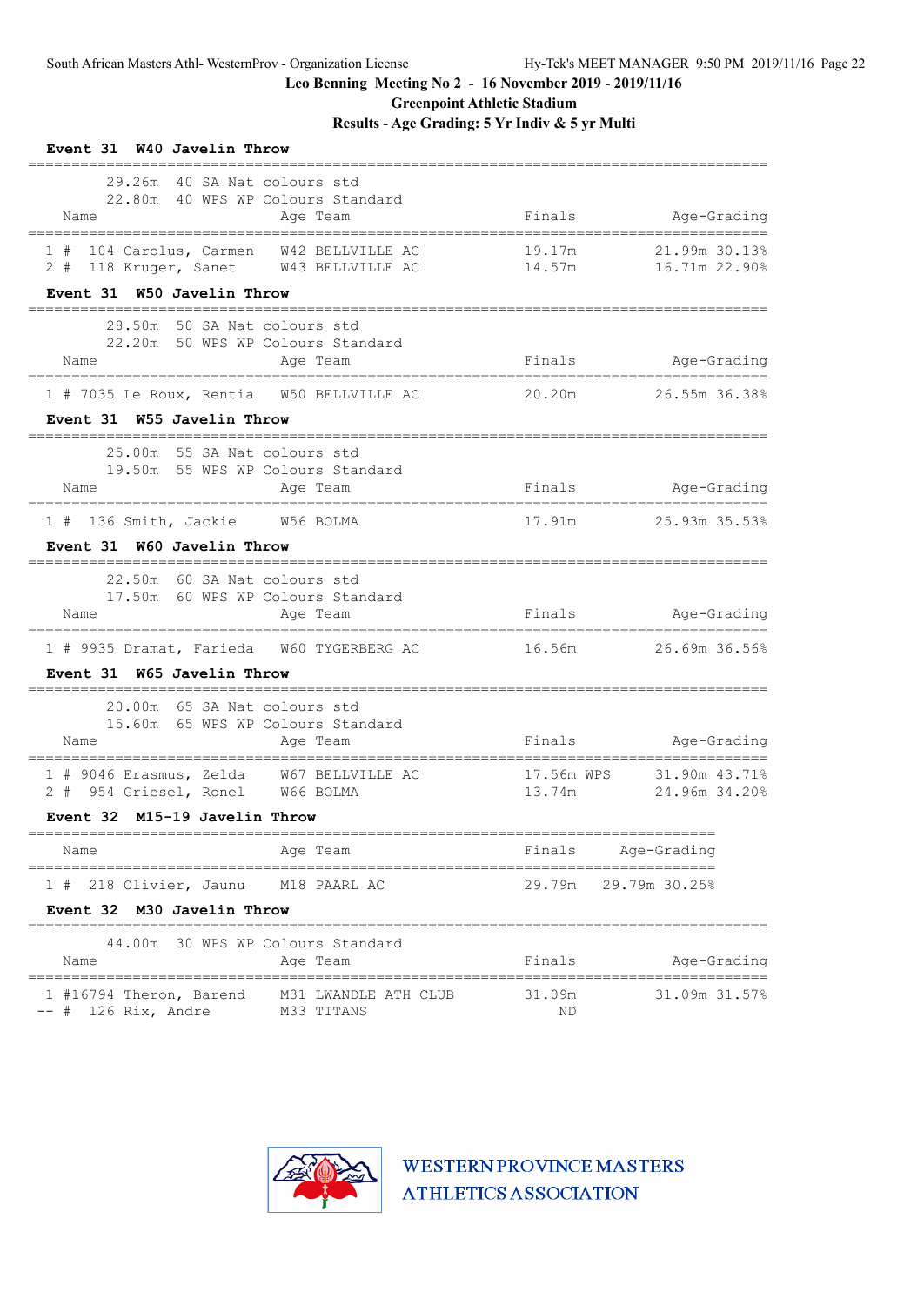**Greenpoint Athletic Stadium**

# **Results - Age Grading: 5 Yr Indiv & 5 yr Multi**

| Event 32 M35 Javelin Throw                                                                                                                       |                                   |                                                 |
|--------------------------------------------------------------------------------------------------------------------------------------------------|-----------------------------------|-------------------------------------------------|
| 54.00m 35 SA Nat colours std<br>42.00m 35 WPS WP Colours Standard<br>Name<br>Age Team<br>-----------------------------------                     |                                   | Finals Age-Grading                              |
| 1 #23242 Young, Tyrone M37 INDIVIDUAL ENTRY 44.90m WPS 45.46m 46.17%<br>2 # 4342 Wiener, Shukri M37 PINELANDS AC                                 | 41.67m                            | 42.19m 42.85%                                   |
| Event 32 M40 Javelin Throw<br>-------------------------------------                                                                              |                                   |                                                 |
| 52.45m 40 SA Nat colours std<br>40.90m 40 WPS WP Colours Standard<br>Name<br>Age Team                                                            | .________________________________ | Finals Age-Grading                              |
| 1 #15572 Gates, Johan M42 BELLVILLE AC<br>2 #32248 Scheepers, Gerrie M43 INDIVIDUAL ENTRY 41.32m WPS 44.88m 45.58%<br>Event 32 M45 Javelin Throw |                                   | 42.84m WPS 46.53m 47.25%                        |
|                                                                                                                                                  |                                   |                                                 |
| 49.49m 45 SA Nat colours std<br>38.60m 45 WPS WP Colours Standard<br>Name<br>Age Team                                                            | Finals                            | Age-Grading                                     |
| 1 # 8063 Tregonning, Carde M48 HEWAT ATH CLUB                                                                                                    | 25.20m                            | 29.52m 29.98%                                   |
| Event 32 M50 Javelin Throw                                                                                                                       |                                   |                                                 |
| 46.49m 50 SA Nat colours std<br>36.50m 50 WPS WP Colours Standard<br>Name<br>Age Team                                                            | Finals                            | Age-Grading                                     |
| 1 #16793 Van der Walt, Ste M51 LWANDLE ATH CLUB 31.27m<br>Event 32 M55 Javelin Throw                                                             |                                   | 38.39m 38.99%                                   |
| 42.64m 55 SA Nat colours std<br>33.30m 55 WPS WP Colours Standard<br>Name<br>Age Team                                                            | Finals Age-Grading                |                                                 |
| 1 # 125 Primo, Derick M57 SA POLICE SER AC 21.11m 28.24m 28.68%<br>Event 32 M65 Javelin Throw                                                    |                                   |                                                 |
| 37.00m 65 SA Nat colours std<br>28.90m 65 WPS WP Colours Standard<br>Name<br>Age Team                                                            |                                   | Finals Age-Grading                              |
| 1 # 9934 Venter, Peet M69 TYGERBERG AC<br>2 # 9047 Erasmus, Nick M69 BELLVILLE AC                                                                | 28.12m<br>20.42m                  | 43.92m 44.60%<br>31 89m 32.300<br>31.89m 32.39% |

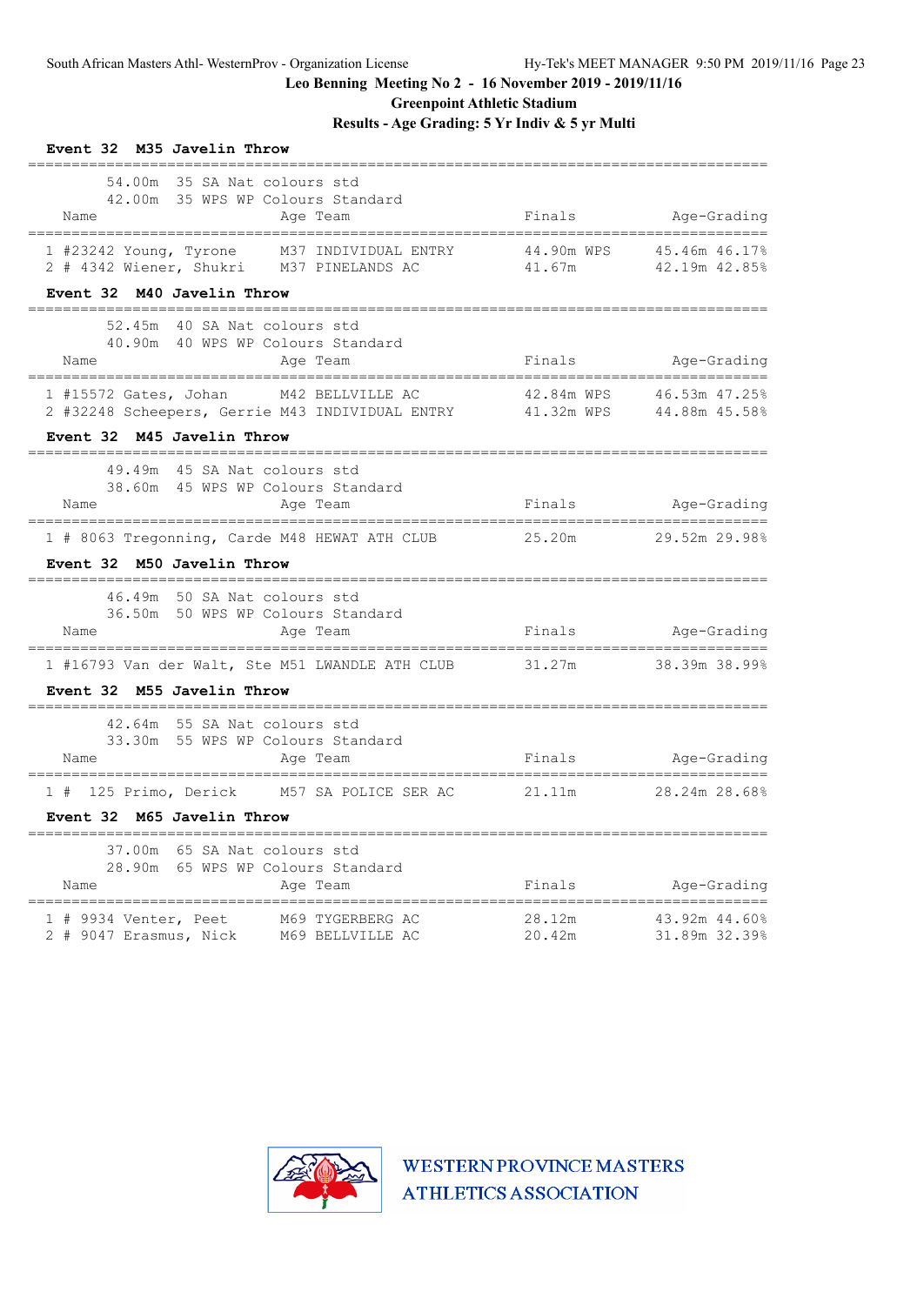**Greenpoint Athletic Stadium**

**Results - Age Grading: 5 Yr Indiv & 5 yr Multi**

| Event 32 M70 Javelin Throw                                                                                                                                                                                                 |              |                                                                                                                    |
|----------------------------------------------------------------------------------------------------------------------------------------------------------------------------------------------------------------------------|--------------|--------------------------------------------------------------------------------------------------------------------|
| 33.00m<br>70 SA Nat colours std<br>25.80m 70 WPS WP Colours Standard<br>Age Team<br>Name                                                                                                                                   | Finals       | Age-Grading                                                                                                        |
| 1 # 9048 Hough, Norman M72 BELLVILLE AC                                                                                                                                                                                    | 30.45m WPS   | 51.15m 51.94%                                                                                                      |
| Event 32 M80 Javelin Throw                                                                                                                                                                                                 |              |                                                                                                                    |
| 24.92m 80 SA Nat colours std<br>19.50m 80 WPS WP Colours Standard                                                                                                                                                          |              |                                                                                                                    |
| Age Team<br>Name                                                                                                                                                                                                           |              | Finals Age-Grading                                                                                                 |
| 1 # 4480 Johnston, Steve M80 PINELANDS AC                                                                                                                                                                                  | 16.59m       | 34.75m 35.30%                                                                                                      |
| Event 33 W15-19 5000 Meter Race Walk                                                                                                                                                                                       |              |                                                                                                                    |
| Age Team<br>Name                                                                                                                                                                                                           | Finals       | Age-Grading                                                                                                        |
| 1 #20550 Bester, Leverne W15 LANGEBAAN AC<br>2 #20131 Coetzee, Yunisha W17 LANGEBAAN AC<br>3 #20125 Schlehmeyer, Nikk W19 LANGEBAAN AC<br>4 #20124 Schlehmeyer, Cait W19 LANGEBAAN AC<br>Event 33 W40 5000 Meter Race Walk |              | 35:09.63 35:09.64 56.27%<br>35:09.65    35:09.66 56.27%<br>36:35.17    36:35.18 54.07%<br>37:38.70 37:38.71 52.55% |
| $27:50.00$ 40 SA Nat colours std<br>32:34.00 40 WPS WP Colours Standard<br>Name<br>Age Team                                                                                                                                | Finals       | Age-Grading                                                                                                        |
| 1 #20548 Smith, Luanne W40 LANGEBAAN AC                                                                                                                                                                                    | 42:36.52     | 41:00.66 48.24%                                                                                                    |
| Event 33 W45 5000 Meter Race Walk                                                                                                                                                                                          |              |                                                                                                                    |
| 45 SA Nat colours std<br>28:45.00<br>33:38.00 45 WPS WP Colours Standard<br>Name<br>Age Team                                                                                                                               |              | Finals Age-Grading                                                                                                 |
| _____________<br>Hector, Sandra W46 LANGEBAAN AC                                                                                                                                                                           | DNF          |                                                                                                                    |
| Event 33 W55 5000 Meter Race Walk                                                                                                                                                                                          |              |                                                                                                                    |
| 55 SA Nat colours std<br>31:35.00<br>36:57.00 55 WPS WP Colours Standard<br>Name<br>Age Team                                                                                                                               | Finals       | Age-Grading                                                                                                        |
| =====================                                                                                                                                                                                                      |              |                                                                                                                    |
| 1 # 5783 Sutherland, Joy W59 WEST COAST AC<br>Event 33 W60 5000 Meter Race Walk                                                                                                                                            | 35:23.70 WPS | 29:54.74 66.14%                                                                                                    |
|                                                                                                                                                                                                                            |              |                                                                                                                    |
| 33:10.00 60 SA Nat colours std<br>38:48.00 60 WPS WP Colours Standard<br>Name<br>Age Team                                                                                                                                  | Finals       | Age-Grading                                                                                                        |
| 1 # 1958 Williams, Gail W61 SPARTAN HARRIERS AC 35:40.23 WPS                                                                                                                                                               |              | 28:33.26 69.28%                                                                                                    |

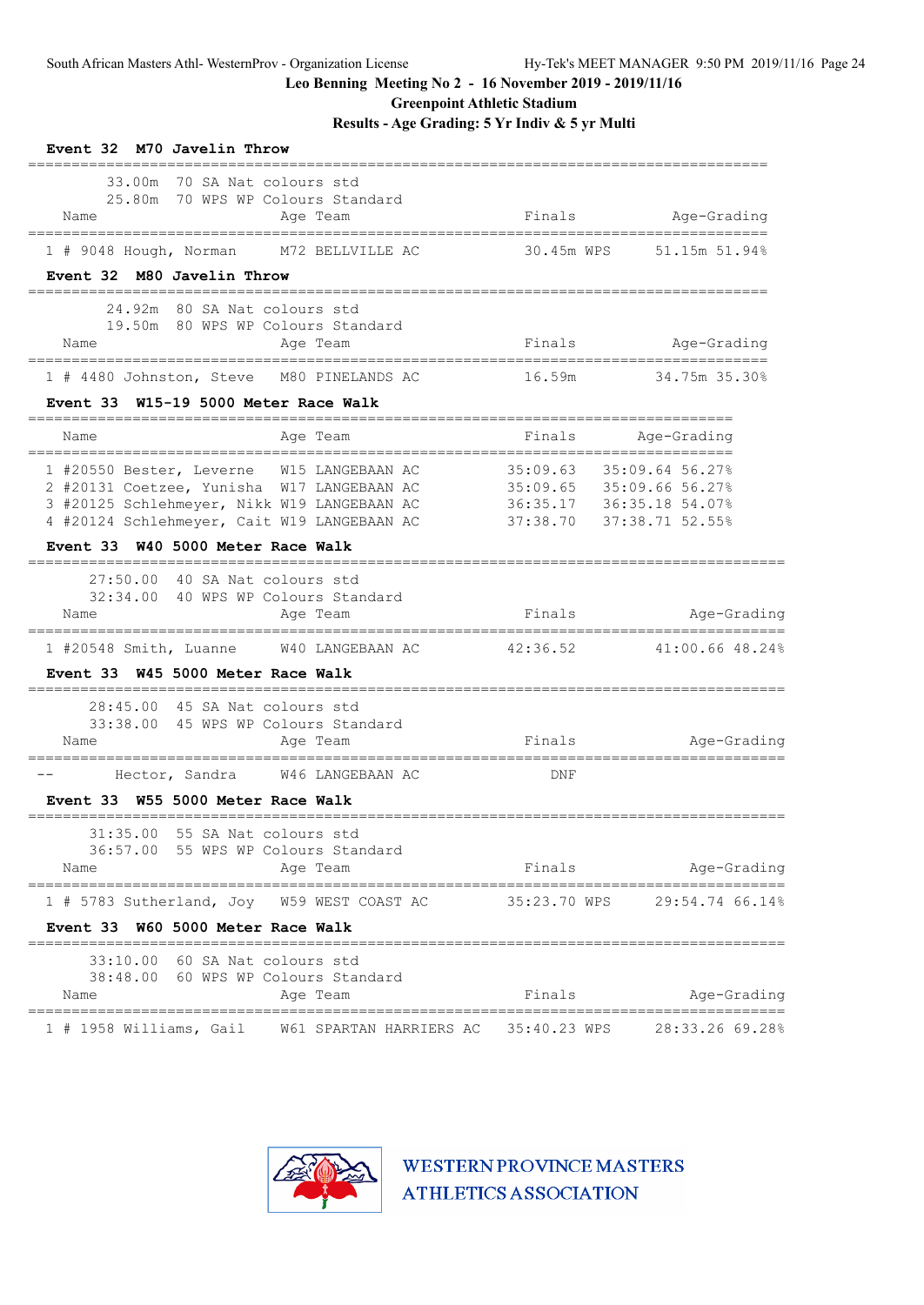**Greenpoint Athletic Stadium**

**Results - Age Grading: 5 Yr Indiv & 5 yr Multi**

| Event 33 W65 5000 Meter Race Walk                                                                                                                                                                                                                                                                                                                                     |                                                                                                            |                                                                                                                                   |
|-----------------------------------------------------------------------------------------------------------------------------------------------------------------------------------------------------------------------------------------------------------------------------------------------------------------------------------------------------------------------|------------------------------------------------------------------------------------------------------------|-----------------------------------------------------------------------------------------------------------------------------------|
| 35:10.00<br>65 SA Nat colours std<br>41:09.00<br>65 WPS WP Colours Standard<br>Age Team<br>Name                                                                                                                                                                                                                                                                       | Finals                                                                                                     | Age-Grading                                                                                                                       |
| 1 # 3044 Brand, Edna<br>W67 STRAND AC                                                                                                                                                                                                                                                                                                                                 | 32:40.18 SA                                                                                                | 24:35.63 80.44%                                                                                                                   |
| Event 33 W70 5000 Meter Race Walk<br>-------------------------------                                                                                                                                                                                                                                                                                                  |                                                                                                            |                                                                                                                                   |
| 37:25.00<br>70 SA Nat colours std<br>70 WPS WP Colours Standard<br>43:47.00<br>Age Team<br>Name                                                                                                                                                                                                                                                                       | Finals                                                                                                     | Age-Grading                                                                                                                       |
| 1 #10045 Aver, Carol-Ann<br>W73 RUNWALK FOR LIFE AC<br>2 #10940 Josephs, Wendy<br>W71 RUNWALK FOR LIFE AC<br>3 # 2070 Nel, Elizabeth<br>W70 SPARTAN HARRIERS AC<br>4 # 1949 Joseph, Jacquelin W70 SPARTAN HARRIERS AC<br>5 #10948 Schipper, Mary<br>W73 BELLVILLE AC<br>6 #55700 Tepper, Rene<br>W70 TYGERBERG AC<br>7 # 1778 Botes, Helen<br>W74 SPARTAN HARRIERS AC | 35:54.34 SA<br>36:40.51 SA<br>38:21.24 WPS<br>40:44.61 WPS<br>42:00.67 WPS<br>42:24.79 WPS<br>42:51.53 WPS | 25:12.35 78.49%<br>25:44.76 76.84%<br>26:55.48 73.48%<br>28:36.12 69.17%<br>29:29.52 67.08%<br>29:46.45 66.44%<br>30:05.22 65.75% |
| Event 33 W75 5000 Meter Race Walk<br>==================                                                                                                                                                                                                                                                                                                               |                                                                                                            |                                                                                                                                   |
| 40:00.00<br>75 SA Nat colours std<br>75 WPS WP Colours Standard<br>46:48.00<br>Name<br>Age Team<br>=====================                                                                                                                                                                                                                                              | Finals                                                                                                     | Age-Grading                                                                                                                       |
| 1 # 1374 Vey, Hildegard W78 VARSITY OLD BOYS AC<br>2 # 1939 Norton, Margaret W79 SPARTAN HARRIERS AC 41:31.59 WPS<br>3 # 7196 Kidson, Cecile W78 LANGEBAAN AC<br>Event 33 W80 5000 Meter Race Walk                                                                                                                                                                    | 36:47.71 SA<br>42:09.28 WPS                                                                                | ===============<br>23:51.04 82.95%<br>26:55.05 73.50%<br>27:19.48 72.40%                                                          |
| 44:40.00<br>80 SA Nat colours std<br>80 WPS WP Colours Standard<br>52:16.00<br>Name<br>Age Team                                                                                                                                                                                                                                                                       | Finals                                                                                                     | Age-Grading                                                                                                                       |
| W82 SPARTAN HARRIERS AC<br>$1$ # 1937 Reid, Peqqy<br>M45 5000 Meter Race Walk<br><b>Event 34</b>                                                                                                                                                                                                                                                                      | 45:10.50 WPS                                                                                               | ----------------------------<br>26:42.45 74.07%                                                                                   |
| ============<br>45 SA Nat colours std<br>25:45.00<br>30:08.00 45 WPS WP Colours Standard<br>Age Team<br>Name                                                                                                                                                                                                                                                          | Finals                                                                                                     | Age-Grading                                                                                                                       |
| 1 # 772 Mc Donald, Ross M46 VARSITY OLD BOYS AC 29:10.44 WPS<br>2 #20122 Schlehmeyer, Wimp M48 LANGEBAAN AC                                                                                                                                                                                                                                                           | 41:18.73                                                                                                   | 26:37.81 67.44%<br>37:42.59 47.63%                                                                                                |
| Event 34 M50 5000 Meter Race Walk                                                                                                                                                                                                                                                                                                                                     |                                                                                                            |                                                                                                                                   |
| 26:45.00 50 SA Nat colours std<br>31:18.00 50 WPS WP Colours Standard<br>Age Team<br>Name                                                                                                                                                                                                                                                                             | Finals                                                                                                     | Age-Grading                                                                                                                       |
| 1 # 8804 Jefra, Nicholas<br>M51 EASTERNS AC                                                                                                                                                                                                                                                                                                                           | 32:53.37                                                                                                   | 28:48.48 62.34%                                                                                                                   |

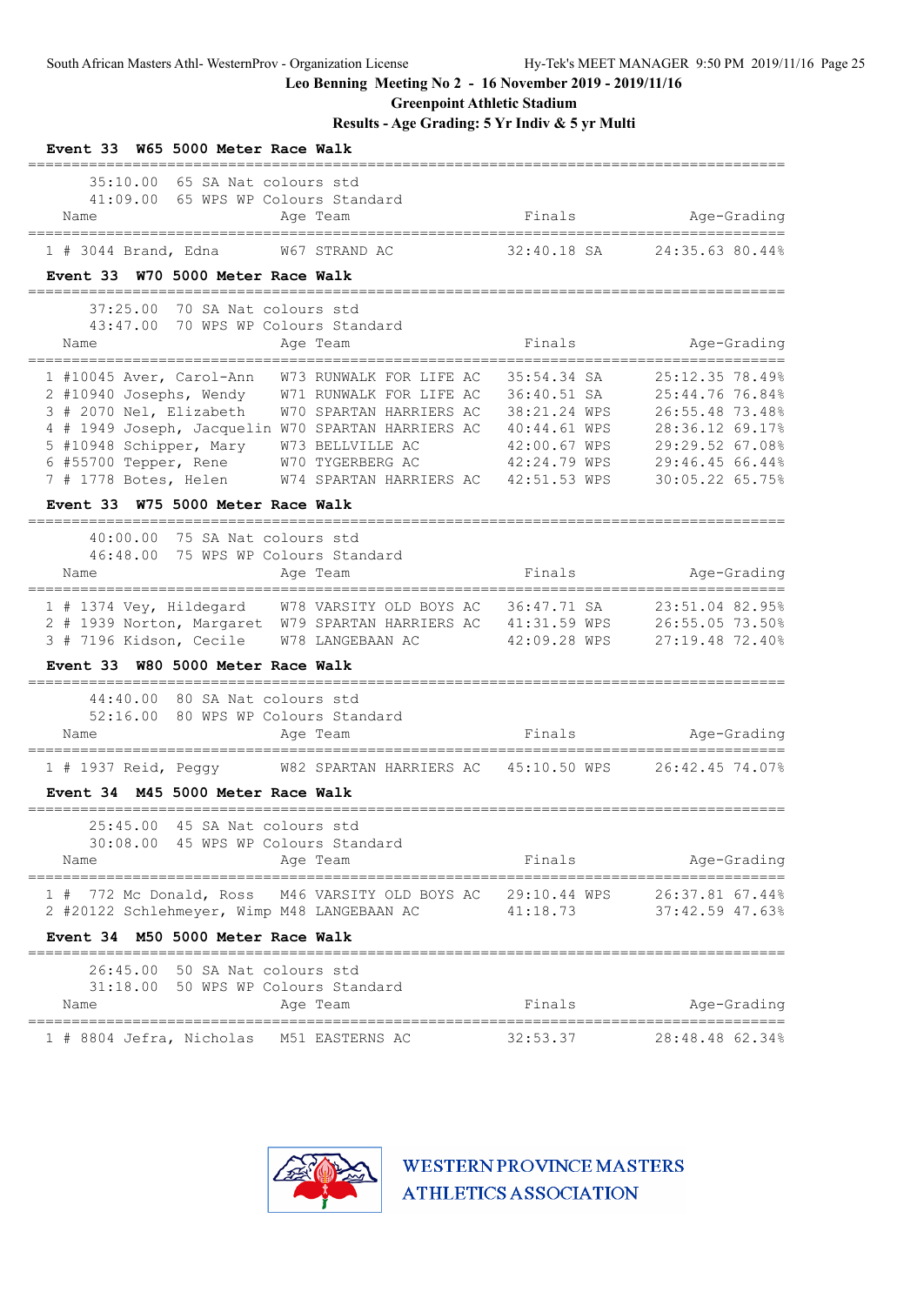**Greenpoint Athletic Stadium**

# **Results - Age Grading: 5 Yr Indiv & 5 yr Multi**

| Event 34 M55 5000 Meter Race Walk                                                                                                          |              |                                    |
|--------------------------------------------------------------------------------------------------------------------------------------------|--------------|------------------------------------|
| 27:55.00<br>55 SA Nat colours std<br>32:40.00 55 WPS WP Colours Standard<br>Age Team<br>Name                                               | Finals       | Age-Grading                        |
| 1 # 7199 Hector, Douglas M59 LANGEBAAN AC<br>2 # 1805 Donson, Hilton M56 SPARTAN HARRIERS AC 36:31.05<br>Event 34 M60 5000 Meter Race Walk | 31:02.24 WPS | 26:02.42 68.97%<br>30:38.30 58.62% |
| 29:15.00 60 SA Nat colours std<br>34:13.00 60 WPS WP Colours Standard<br>Age Team<br>Name                                                  | Finals       | Age-Grading                        |
| 1 # 1844 Van Rooi, Eddie M62 SPARTAN HARRIERS AC 35:45.75<br>Event 34 M65 5000 Meter Race Walk                                             |              | 28:37.89 62.73%                    |
| 30:50.00 65 SA Nat colours std<br>36:04.00 65 WPS WP Colours Standard<br>Age Team<br>Name                                                  | Finals       | Age-Grading                        |
| 1 # 275 Kotze, Frans M67 PAARL AC<br>Event 34 M80 5000 Meter Race Walk                                                                     | 38:49.32     | 29:30.29 60.87%                    |
| 37:25.00<br>80 SA Nat colours std<br>80 WPS WP Colours Standard<br>43:47.00<br>Name<br>Age Team<br>____________________________________    | Finals       | Age-Grading                        |
| 1 # 1800 Adams, Ronald M80 SPARTAN HARRIERS AC 46:09.39 28:49.21 62.32%<br>Event 37 W30 5000 Meter Run                                     |              |                                    |
| 21:50.00<br>30 WPS WP Colours Standard<br>Name<br>Age Team                                                                                 | Finals       | Age-Grading                        |
| =================================<br>1 # 2234 Griffiths, Kobie W34 NEDBANK WP 19:02.66 WPS<br>Event 37 W40 5000 Meter Run                  |              | 19:02.67 75.67%                    |
| --------------------<br>40 SA Nat colours std<br>19:14.00<br>22:30.00 40 WPS WP Colours Standard<br>Age Team<br>Name                       | Finals       | Age-Grading                        |
| 1 # 2122 Kohler, Jaenetta W41 NEDBANK WP                                                                                                   | 20:18.46 WPS | 19:51.05 72.60%                    |
| Event 37 W50 5000 Meter Run                                                                                                                |              |                                    |
| 20:39.00 50 SA Nat colours std<br>24:00.00 50 WPS WP Colours Standard<br>Name<br>Age Team                                                  | Finals       | Age-Grading                        |
| 1 # 3131 Marais, Suzaan W54 STRAND AC                                                                                                      | 21:02.84 WPS | 18:21.83 78.48%                    |

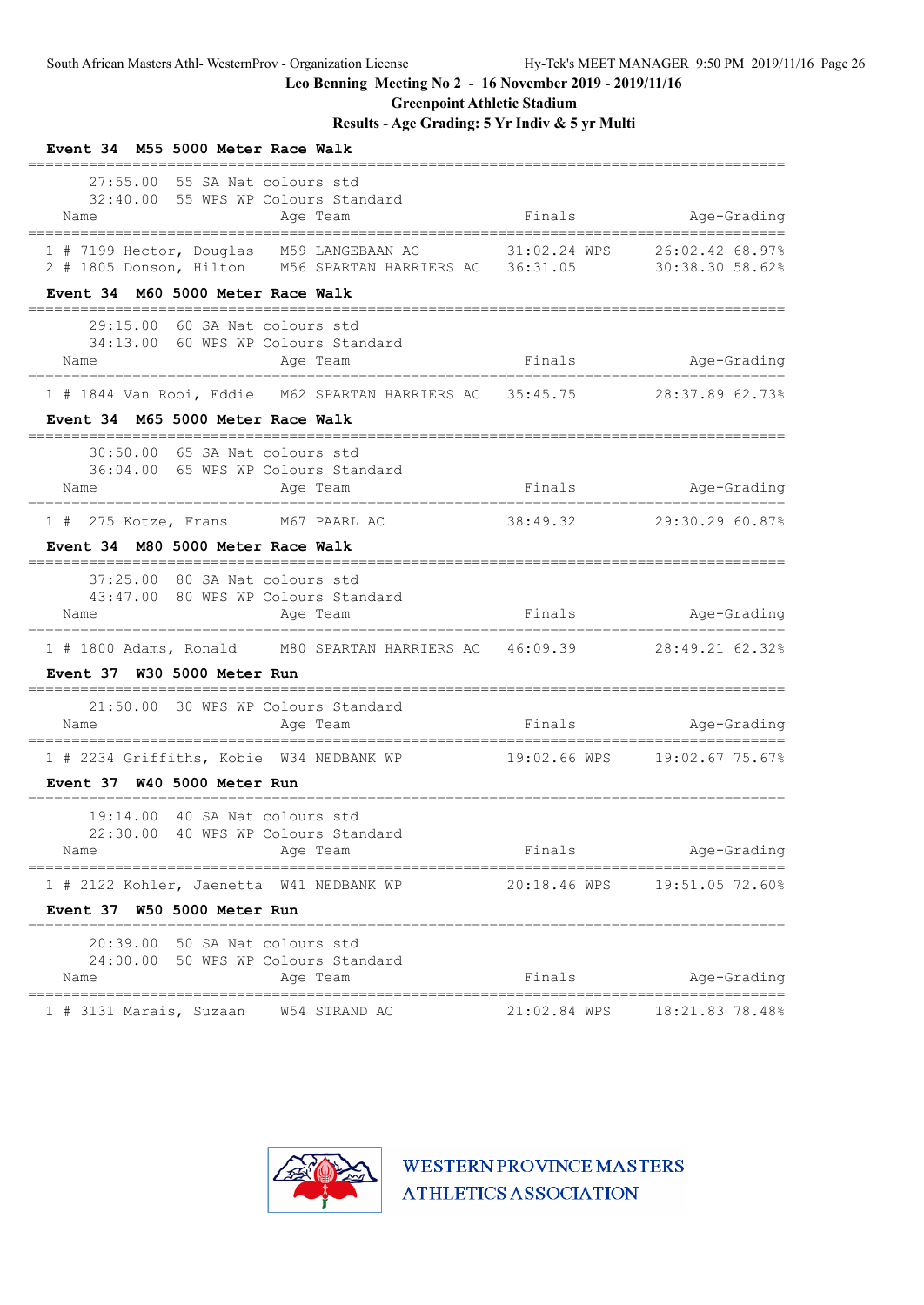**Greenpoint Athletic Stadium**

**Results - Age Grading: 5 Yr Indiv & 5 yr Multi**

| Event 38<br>M14-19 5000 Meter Run<br>--------------------------------                                                           |                                                                                                                                   |          |                                       |
|---------------------------------------------------------------------------------------------------------------------------------|-----------------------------------------------------------------------------------------------------------------------------------|----------|---------------------------------------|
| Name                                                                                                                            | Age Team                                                                                                                          | Finals   | Age-Grading                           |
| ---------------------------------                                                                                               | ------------------<br>1 #22683 Walker, Enrico M18 SPARTAN HARRIERS AC 20:52.24 20:52.25 60.45%                                    |          | ============                          |
| Event 38 M20-29 5000 Meter Run                                                                                                  |                                                                                                                                   |          | -----------------------------------   |
| Name                                                                                                                            | Age Team                                                                                                                          | Finals   | Age-Grading                           |
| ====================================<br>2<br>-- #22689 Walker, Jean-Paul M27 SPARTAN HARRIERS AC<br>Event 38 M35 5000 Meter Run | 1 #11983 Swartz, Godwin M27 BOXER WP ATH CLUB 16:10.14 16:10.15 78.03%<br>Reed, Clemence M21 EASTERNS AC 16:29.32 16:29.33 76.52% | DNF      |                                       |
| 15:10.00<br>17:45.00 35 WPS WP Colours Standard<br>Name                                                                         | ---------------<br>35 SA Nat colours std<br>Age Team                                                                              | Finals   | Age-Grading                           |
| Event 38 M45 5000 Meter Run                                                                                                     | 1 #11946 Blaauw, Ricardo M38 BOXER WP ATH CLUB 16:04.94 WPS 16:04.95 78.45%                                                       |          |                                       |
| 16:07.00 45 SA Nat colours std<br>18:50.00 45 WPS WP Colours Standard<br>Name                                                   | Age Team                                                                                                                          | Finals   | Age-Grading                           |
| 1 #11117 Swartz, Quintin M45 TITANS                                                                                             | 2 # 5406 Hill, Theodore M48 EDGEMEAD AC 19:10.41                                                                                  | 18:52.32 | 17:33.29 71.87%<br>17:50.12 70.74%    |
| Event 39 W30 Weight Throw                                                                                                       |                                                                                                                                   |          |                                       |
| 10.30m 30 WPS WP Colours Standard<br>Name                                                                                       | Age Team                                                                                                                          | Finals   | Age-Grading                           |
| 1 #13007 La Grange, Rachel W31 BELLVILLE AC<br>Event 39 W35 Weight Throw                                                        |                                                                                                                                   | 9.85m    | 9.85m 41.74%                          |
| 12.00m<br>10.00m 35 WPS WP Colours Standard<br>Name                                                                             | 35 SA Nat colours std<br>Age Team<br>--------------------------                                                                   | Finals   | Age-Grading<br>---------------------- |
| 1 #15574 Van Deventer, Hes W37 BELLVILLE AC<br>Event 39 W40 Weight Throw                                                        |                                                                                                                                   | 8.15m    | 8.90m 37.71%                          |
| 11.50m<br>9.50m<br>Name                                                                                                         | 40 SA Nat colours std<br>40 WPS WP Colours Standard<br>Age Team                                                                   | Finals   | Age-Grading                           |
| =======================<br>118 Kruger, Sanet<br>1#                                                                              | W43 BELLVILLE AC                                                                                                                  | 7.88m    | 9.33m 39.58%                          |

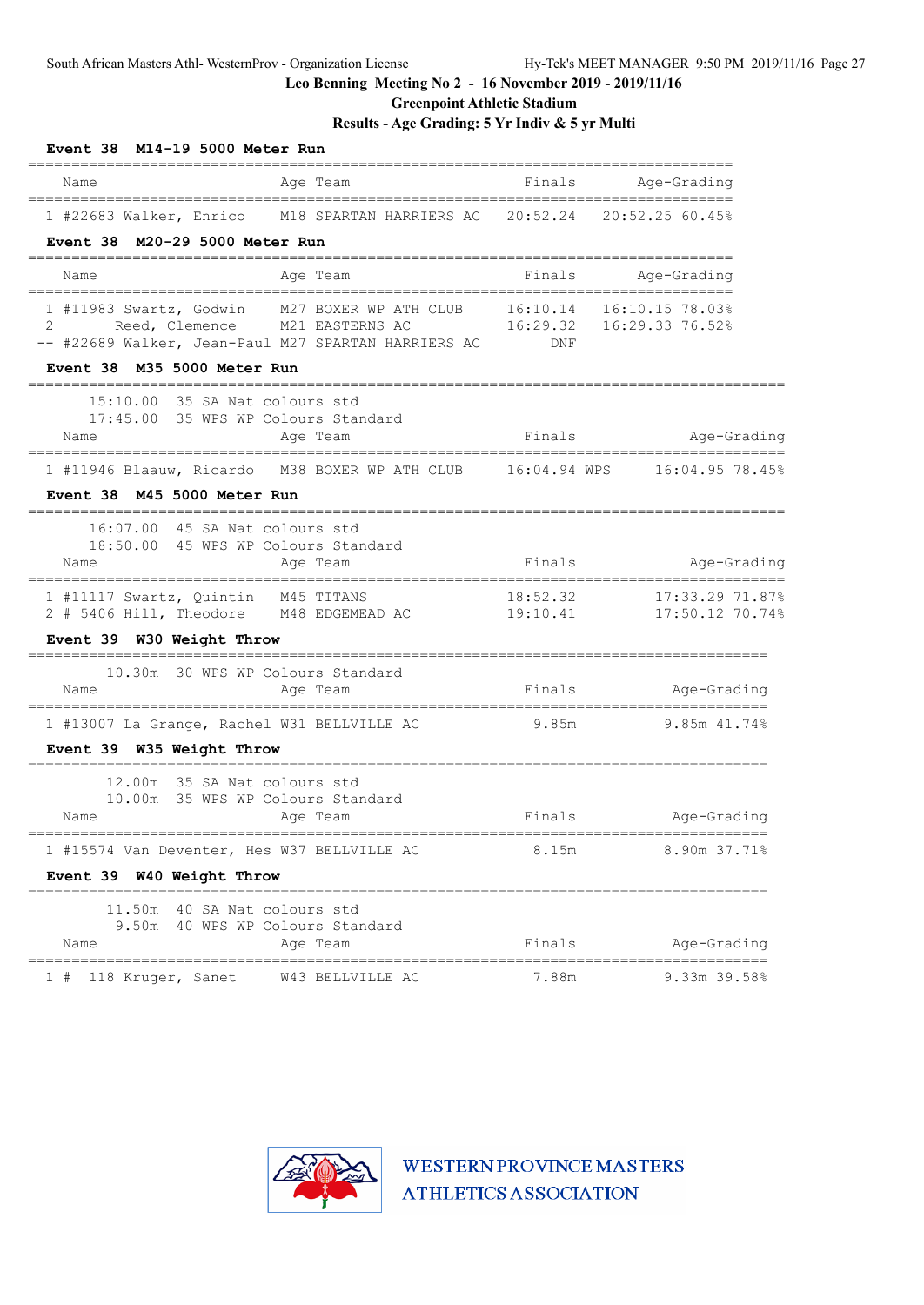**Greenpoint Athletic Stadium**

**Results - Age Grading: 5 Yr Indiv & 5 yr Multi**

| Event 39 W55 Weight Throw                                                                                                       |                     |                                |
|---------------------------------------------------------------------------------------------------------------------------------|---------------------|--------------------------------|
| 10.50m 55 SA Nat colours std<br>8.70m 55 WPS WP Colours Standard<br>Name<br>Age Team                                            | Finals              | Age-Grading                    |
| 1 # 136 Smith, Jackie W56 BOLMA                                                                                                 |                     | 10.21m WPS    13.18m    55.88% |
| Event 39 W60 Weight Throw                                                                                                       |                     |                                |
| 11.00m 60 SA Nat colours std<br>9.10m 60 WPS WP Colours Standard                                                                |                     |                                |
| Name<br>Age Team                                                                                                                |                     | Finals Age-Grading             |
| 1 # 9935 Dramat, Farieda W60 TYGERBERG AC                                                                                       | 8.90m 10.77m 45.66% |                                |
| Event 39 W65 Weight Throw                                                                                                       |                     |                                |
| 10.00m 65 SA Nat colours std                                                                                                    |                     |                                |
| 8.30m 65 WPS WP Colours Standard                                                                                                |                     |                                |
| Age Team<br>Name                                                                                                                | Finals              | Age-Grading                    |
| 1 # 9046 Erasmus, Zelda W67 BELLVILLE AC                                                                                        | 10.93m SA           | 14.49m 61.40%                  |
| 2 # 954 Griesel, Ronel W66 BOLMA                                                                                                |                     | 8.81m WPS 11.68m 49.49%        |
| 3 #11112 Du Toit, Aletta W68 BELLVILLE AC                                                                                       |                     |                                |
| Event 39 W70 Weight Throw<br>----------------------------------                                                                 |                     |                                |
| 9.00m 70 SA Nat colours std                                                                                                     |                     |                                |
| 7.50m 70 WPS WP Colours Standard                                                                                                |                     |                                |
| Name<br>Age Team                                                                                                                |                     | Finals Age-Grading             |
| 1 #11111 Grobbelaar, Elize W74 BELLVILLE AC                                                                                     |                     |                                |
| Event 40 M30 Weight Throw                                                                                                       |                     |                                |
| 11.50m 30 WPS WP Colours Standard                                                                                               |                     |                                |
| Name<br>Age Team                                                                                                                | Finals              | Age-Grading                    |
| ---------------------------------<br>=====================<br>1 #16794 Theron, Barend M31 LWANDLE ATH CLUB 10.79m 10.79m 41.72% |                     |                                |
| Event 40 M35 Weight Throw                                                                                                       |                     |                                |
|                                                                                                                                 |                     |                                |
| 13.50m 35 SA Nat colours std<br>11.10m 35 WPS WP Colours Standard                                                               |                     |                                |
| Age Team<br>Name                                                                                                                | Finals              | Age-Grading                    |
| 1 # 4342 Wiener, Shukri M37 PINELANDS AC                                                                                        |                     |                                |
| Event 40 M50 Weight Throw                                                                                                       |                     |                                |
|                                                                                                                                 |                     |                                |
| 15.50m 50 SA Nat colours std<br>13.00m 50 WPS WP Colours Standard                                                               |                     |                                |
| Name<br>Age Team                                                                                                                | Finals              | Age-Grading                    |
| 1 #16793 Van der Walt, Ste M51 LWANDLE ATH CLUB                                                                                 | 8.87m               | 9.30m 35.97%                   |